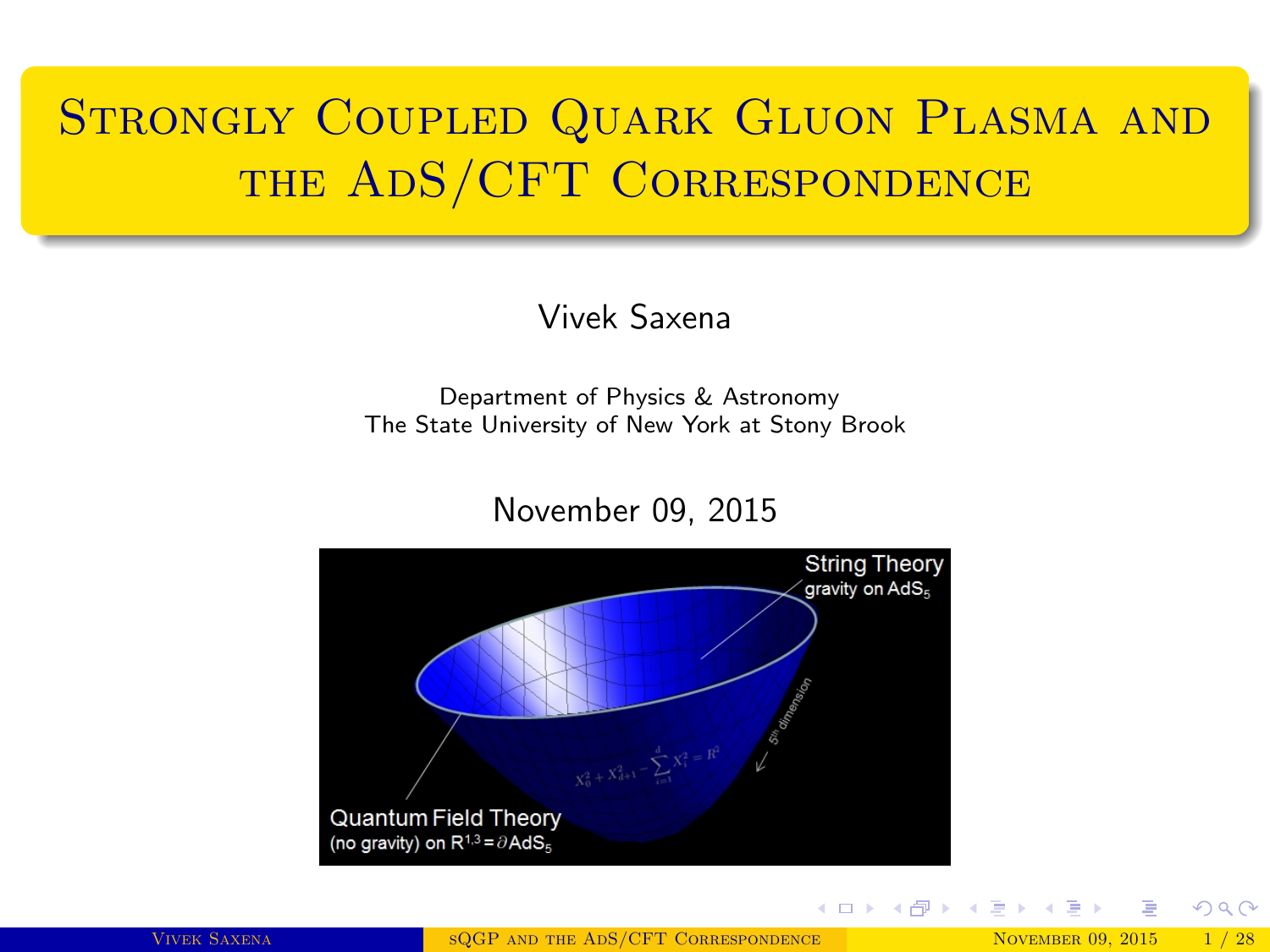### UTLINE

### <sup>1</sup> [What is the Quark Gluon Plasma?](#page-2-0)

#### <sup>2</sup> [Elliptic Flow](#page-3-0)

- [Experimental motivation](#page-5-0)
- [Strong Coupling and Viscosity](#page-6-0)

#### <sup>3</sup> [Hydrodynamics](#page-7-0)

- [Shear viscosity to entropy density ratio](#page-9-0)
- **[Numerical Results](#page-10-0)**
- $\bullet$   $\mathcal{N}$  = 4 [Super Yang Mills Theory](#page-11-0)
- <sup>4</sup> [The AdS/CFT Correspondence](#page-12-0)
- 5  $\eta/s$  REVISITED
- <sup>6</sup> [Conclusions](#page-20-0)
- **REFERENCES**

 $QQ$ 

イロト イ母ト イヨト イヨト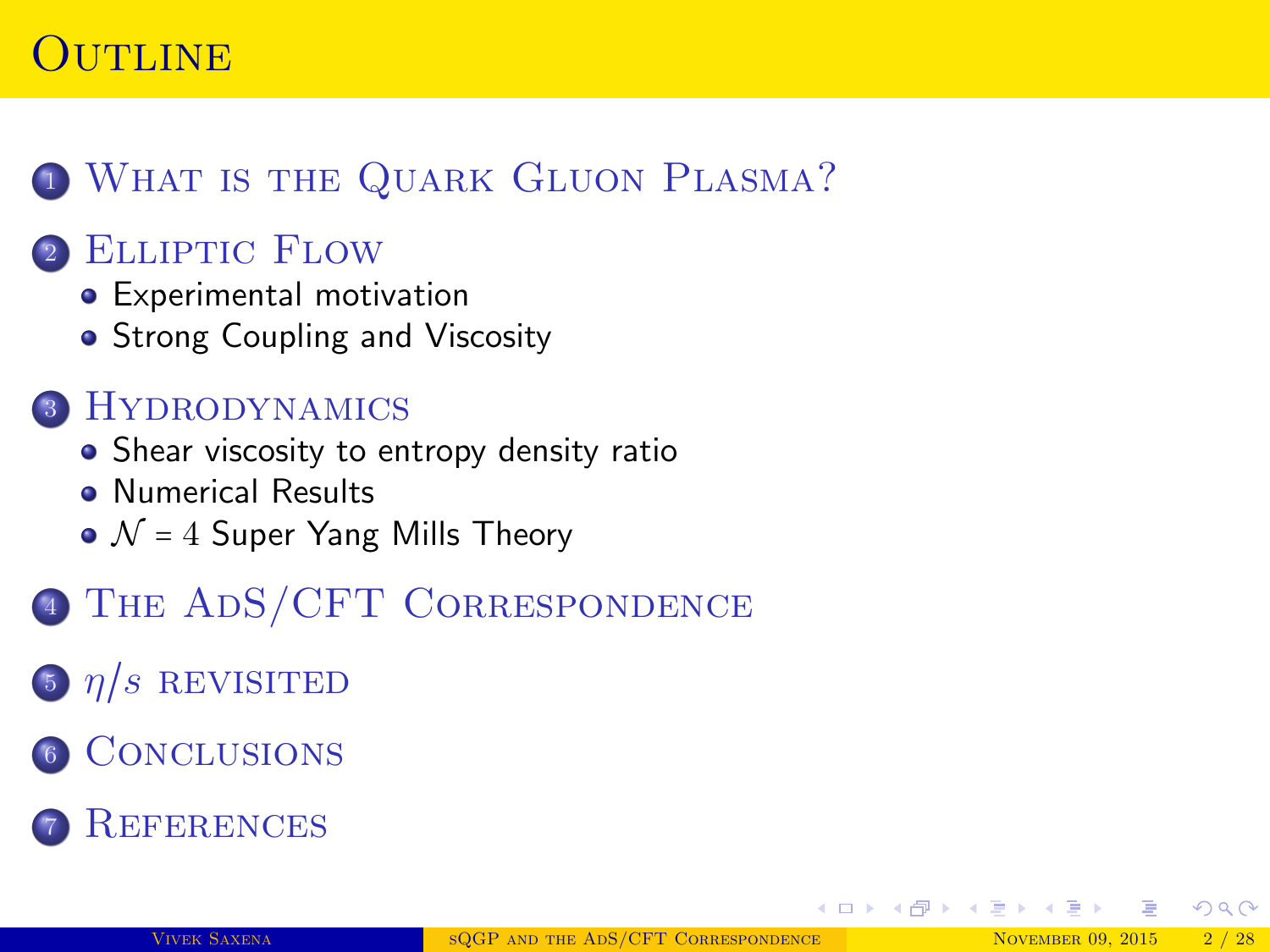# <span id="page-2-0"></span>Quark Gluon Plasma (QGP)

- Phase of nuclear matter which exists at very high temperature or density.
- Produced in heavy ion collisions  $(Au Au)$  at the RHIC (Relativistic Heavy Ion Collider).
- $\bullet$  Temperatures at the RHIC are of the order of  $4\times 10^{12}\,K.$
- QGP is a *strongly coupled* system (sQGP). It is a phase of Quantum Chromodynamics (QCD), the quantum field theory of the strong nuclear force.
- Strong coupling regime of QCD is **non-perturbative**.
- Lattice QCD has been applied, but there are problems with it.
- More recently, string theory-inspired techniques based on the AdS/CFT Correspondence, have been employed.

 $QQ$ 

イロメ イ部メ イヨメ イヨメ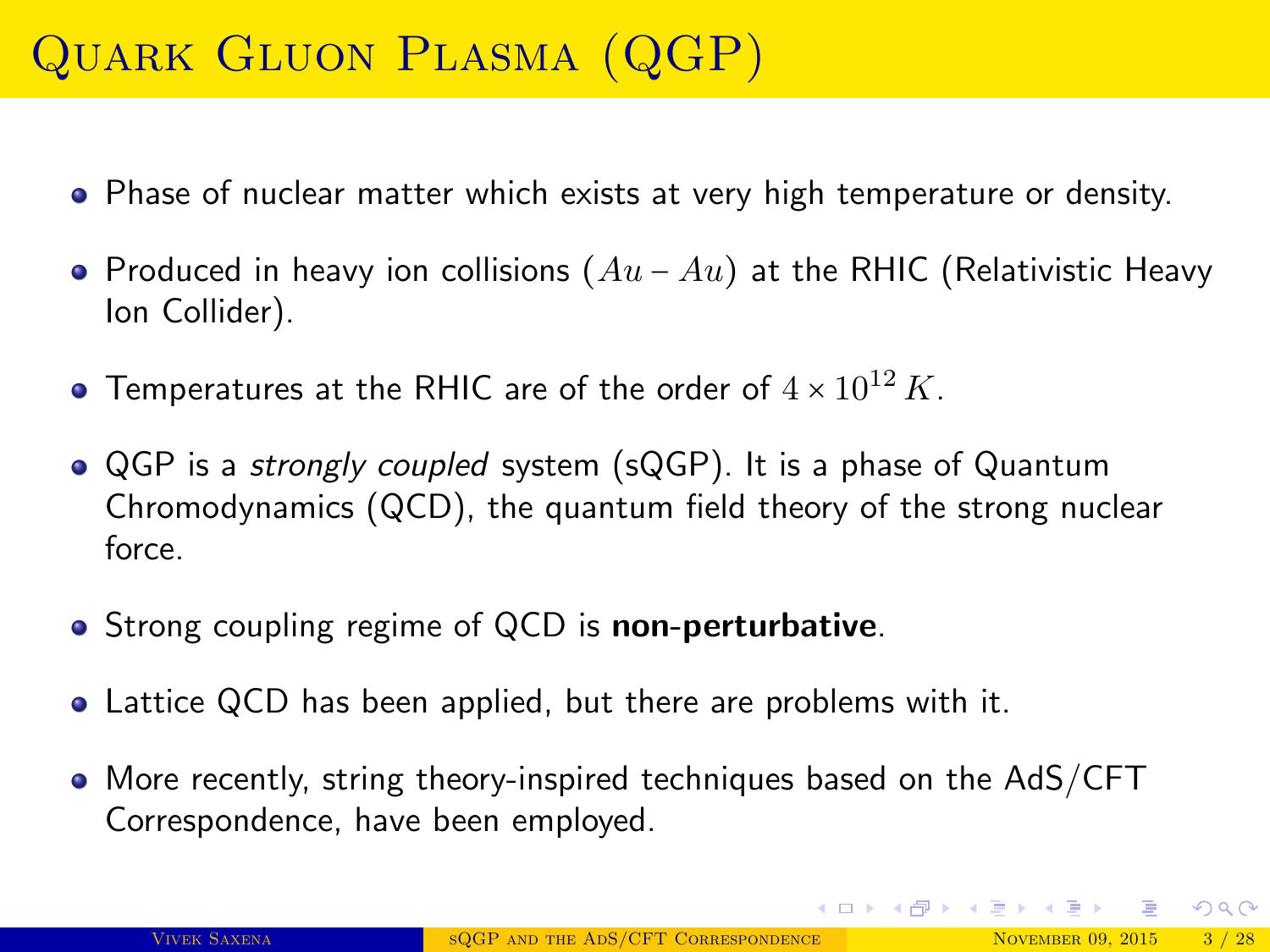### <span id="page-3-0"></span>Outline

### **1 WHAT IS THE QUARK GLUON PLASMA?**

#### <sup>2</sup> [Elliptic Flow](#page-3-0)

- [Experimental motivation](#page-5-0)
- **[Strong Coupling and Viscosity](#page-6-0)**

#### **HYDRODYNAMICS**

- [Shear viscosity to entropy density ratio](#page-9-0)
- **[Numerical Results](#page-10-0)**
- $\bullet$   $\mathcal{N}$  = 4 [Super Yang Mills Theory](#page-11-0)
- THE ADS/CFT CORRESPONDENCE
- $\int$   $\frac{\eta}{s}$  REVISITED
- **6 CONCLUSIONS**
- **REFERENCES**

 $\Omega$ 

∢ ロ ▶ ( 伊 ▶ ( 唐 ▶ ( 唐 )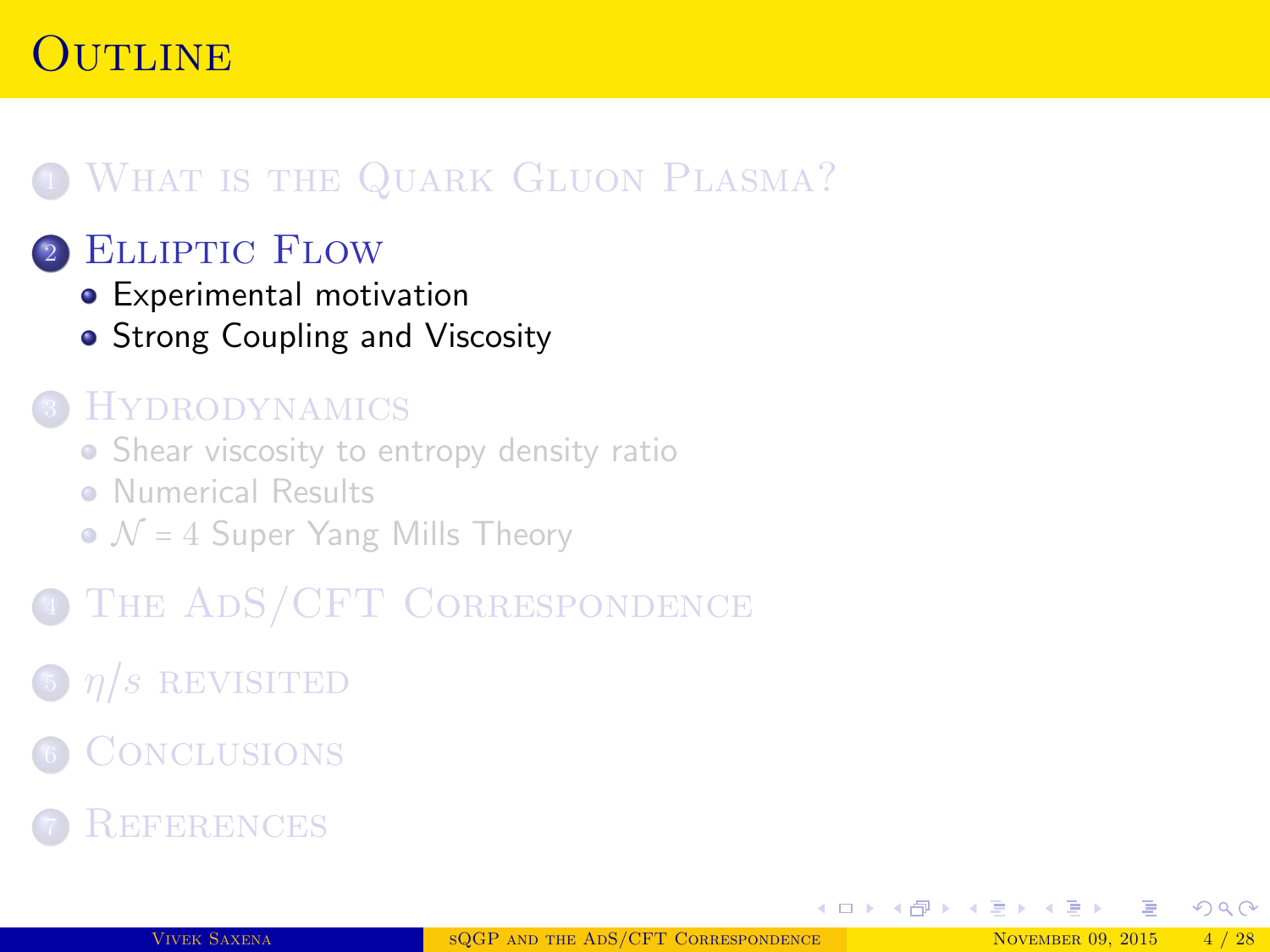### Elliptic Flow



**Elliptic flow:** measure of the anisotropy of particle production w.r.t. the reaction plane. Given by

$$
\upsilon_2 \equiv \left\langle \frac{p_X^2 - p_Y^2}{p_X^2 + p_Y^2} \right\rangle
$$

The collision zone between two incoming Au nuclei. Figure courtesy [\[4\]](#page-22-1).

Elliptic Flow can be measured as the second Fourier component in the differential particle yield as a function of the transverse momentum  $p_T$  =  $\sqrt{p_X^2 + p_Y^2}$ :

$$
\frac{dN}{d\phi} \propto (1 + 2v_2(p_T)\cos(2[\phi - \Psi_{RP}]) + \cdots)
$$

For a "mid-peripheral collision" ( $b \approx 7$  fm),  $\langle v_2 \rangle \approx 7\%$ . This is large.

# particles in X direction =  $\frac{(1+2v_2)}{(1-2v_2)}$  $\frac{(1+2v_2)}{(1-2v_2)} \approx 1.3:1.$ 

 $v_2(p_T)$  increases with  $p_T$ . At  $p_T \sim 1.5$  GeV,  $\langle v_2 \rangle \sim 15\%$ .

 $\Omega$ 

イロン イ母ン イヨン イヨン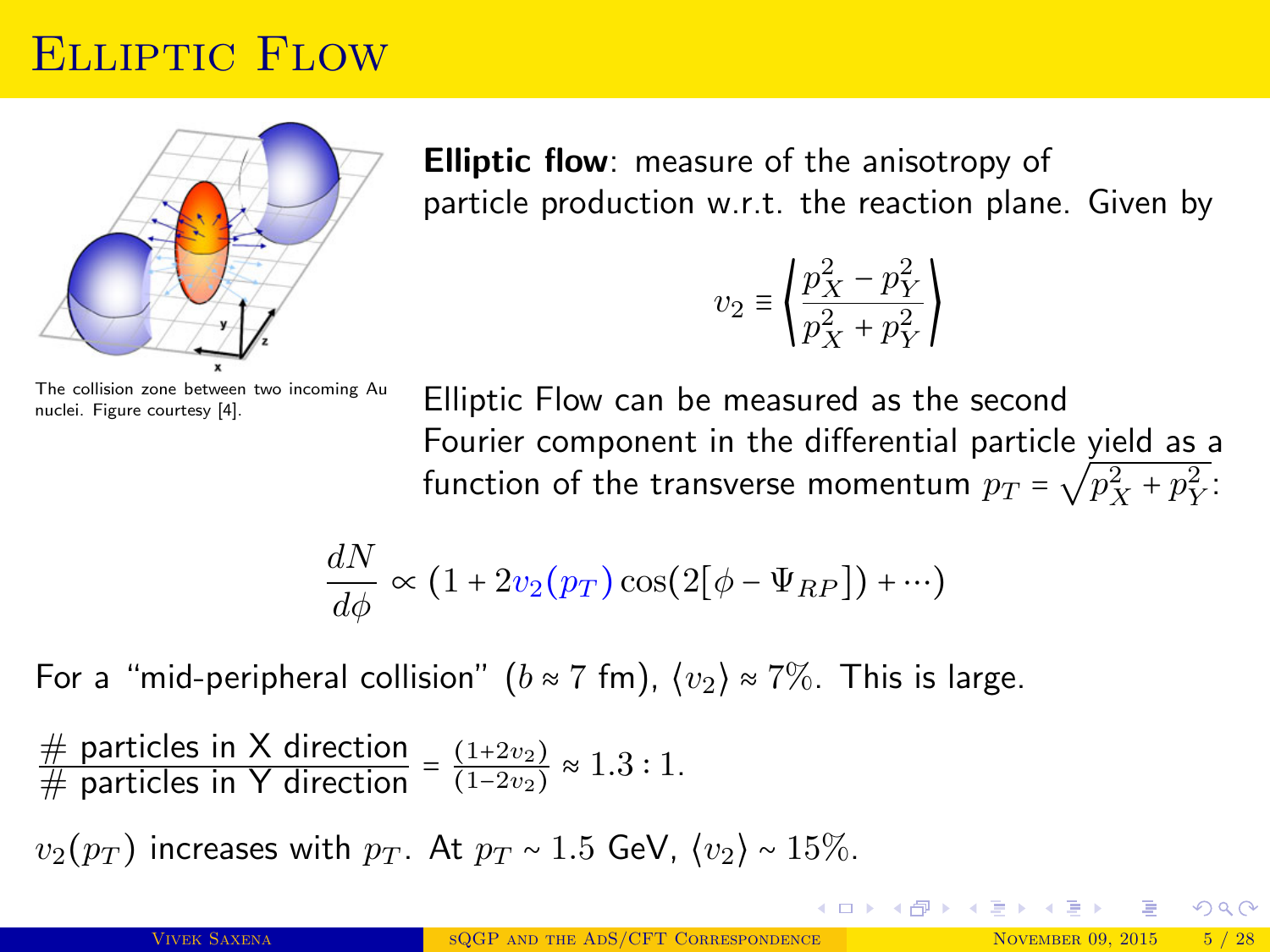### <span id="page-5-0"></span>Elliptic Flow: Experiments and Simulations



Elliptic flow  $v_2(p_T)$  measured by the STAR collaboration. Figure courtesy [\[1\]](#page-22-2).

- Experiments suggest that the elliptic flow is bounded.
- The ideal gas model (solid curves) overpredicts the flow.

Elliptic flow is an unequivocal signature of the collective (strong coupling) behavior of the Quark Gluon Plasma.  $4$  ロ }  $4$   $\overline{m}$  }  $4$   $\overline{m}$  }  $4$ 

VIVEK SAXENA SQGP AND THE ADS/CFT CORRESPONDENCE NOVEMBER 09, 2015 6 / 28

 $\Omega$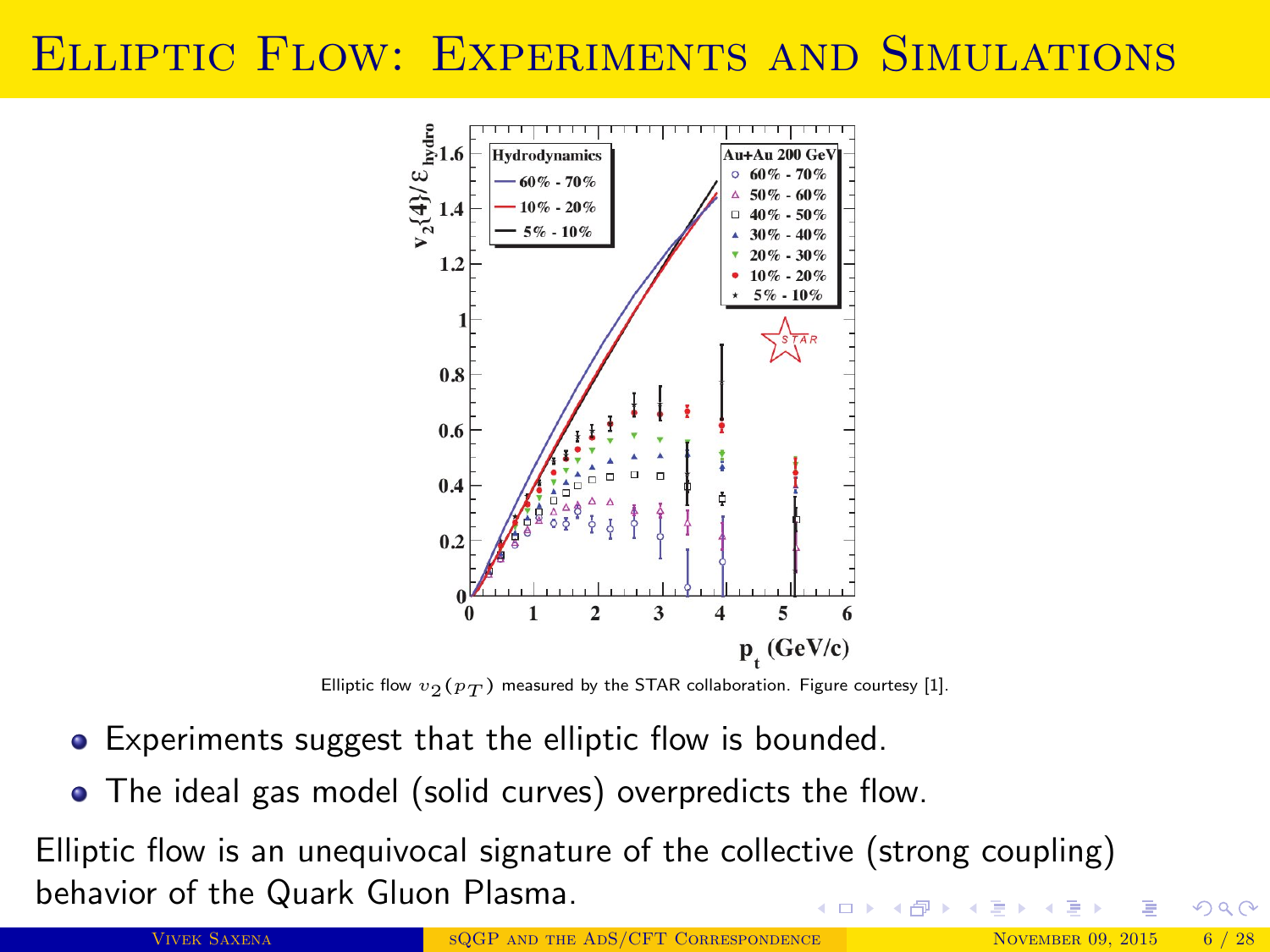# <span id="page-6-0"></span>STRONGLY COUPLED FLUIDS AND VISCOSITY

Viscosity is a measure of the tendency to resist flow.



**Shear viscosity:** measure of how local disturbances in the system are transmitted to the rest of the system through interactions.

(Left) Weakly interacting fluid, (Right) Strongly interacting fluid. Figure courtesy [\[5\]](#page-22-3).

Small Mean Free Path: strongly interacting particles (right hand figure).

**Small** shear viscosities imply **strong coupling**. An ideal gas has no interactions, and hence an infinite shear viscosity. By dimensional analysis,

 $|\eta \sim \rho \overline{v} l_{mfp} \sim \varepsilon \tau_{mfp}|$ 

where  $\rho$ : mass density,  $\bar{v}$ : mean velocity,  $l_{mfp}$ : mean-free path,  $\varepsilon$ : energy density,  $\tau_{mfp}$ : mean-free time.

A "perfect" fluid would have a very low shear viscosity.

 $\Omega$ 

イロメ イ部メ イヨメ イヨメ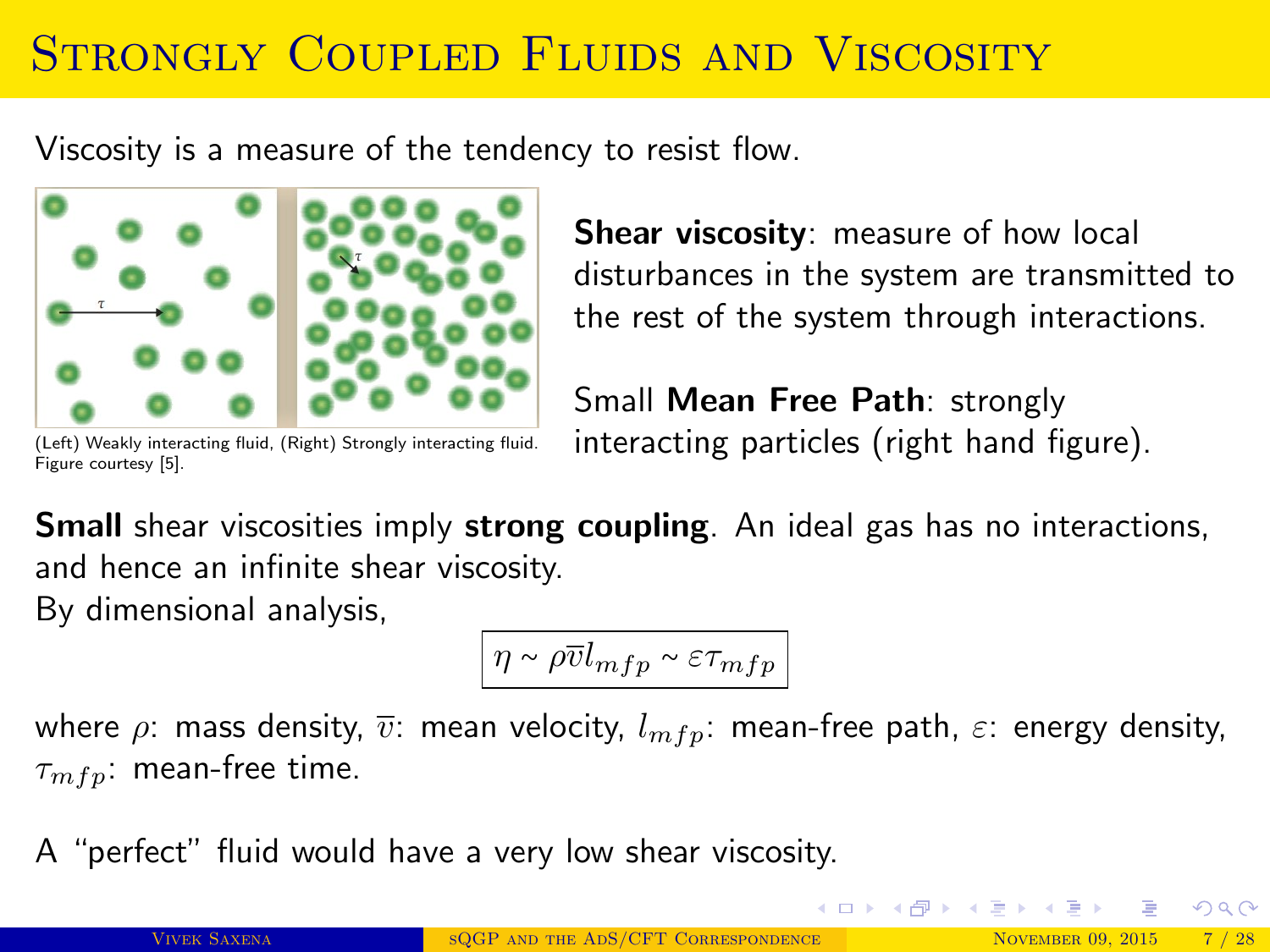### <span id="page-7-0"></span>Outline

### **1 WHAT IS THE QUARK GLUON PLASMA?**

#### <sup>2</sup> [Elliptic Flow](#page-3-0)

- [Experimental motivation](#page-5-0)
- [Strong Coupling and Viscosity](#page-6-0)

#### <sup>3</sup> [Hydrodynamics](#page-7-0)

- [Shear viscosity to entropy density ratio](#page-9-0)
- **[Numerical Results](#page-10-0)**
- $\bullet$   $\mathcal{N}$  = 4 [Super Yang Mills Theory](#page-11-0)
- THE ADS/CFT CORRESPONDENCE
- $\int$   $\frac{\eta}{s}$  REVISITED
- **6 CONCLUSIONS**
- **REFERENCES**

 $\Omega$ 

∢ ロ ▶ ( 伊 ▶ ( 唐 ▶ ( 唐 )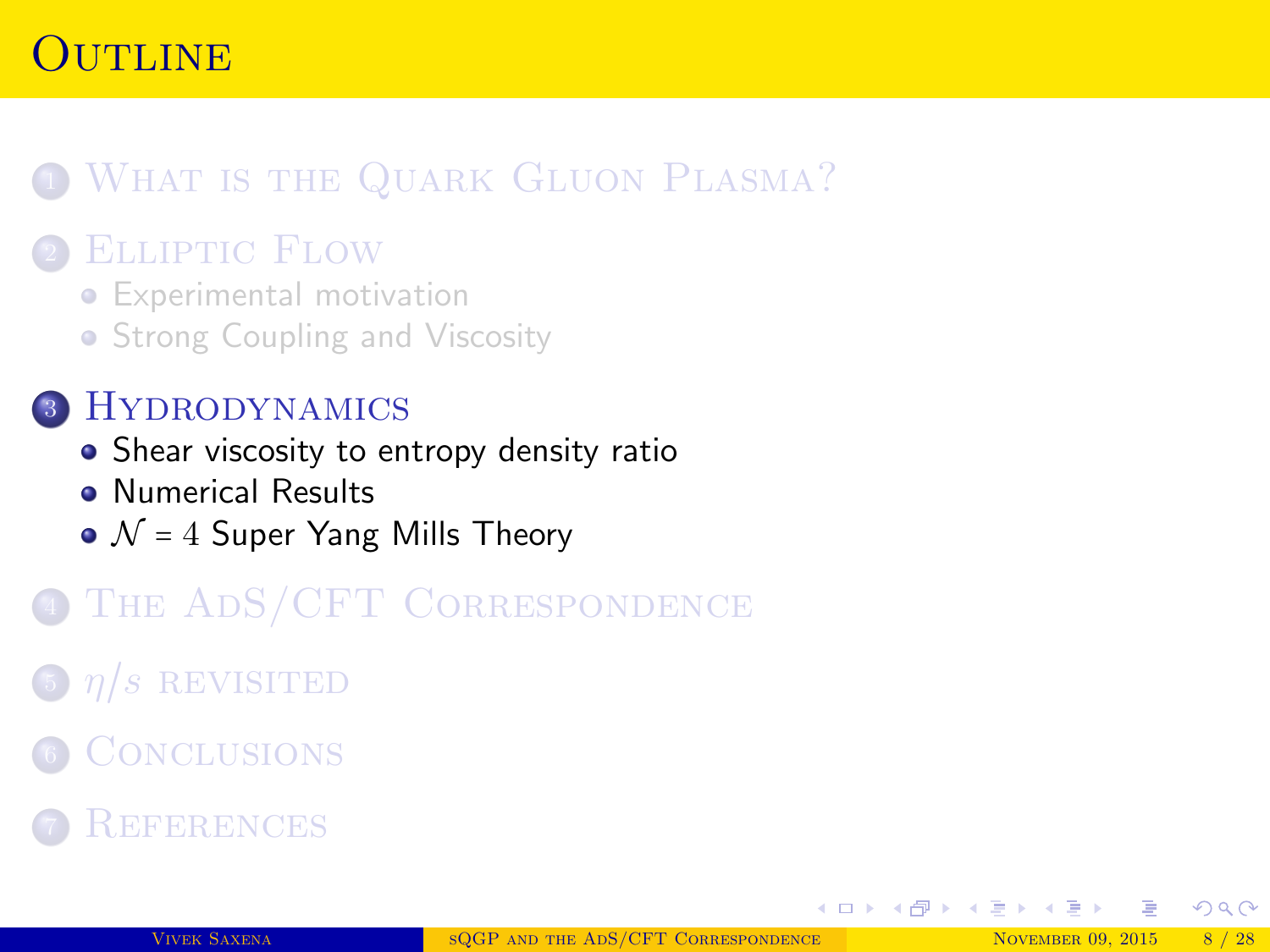- If  $l_{mfn}$  < size of the interaction region, the particles produced are not sensitive to the initial geometry.
- At scales  $\lt$  system size, but  $> l_{mfp}$ , we expect the system will admit a hydrodynamic description.
- Viscous hydrodynamics yields results that reproduce the flow quite well.

 $QQ$ 

イロメ イ部メ イヨメ イヨメ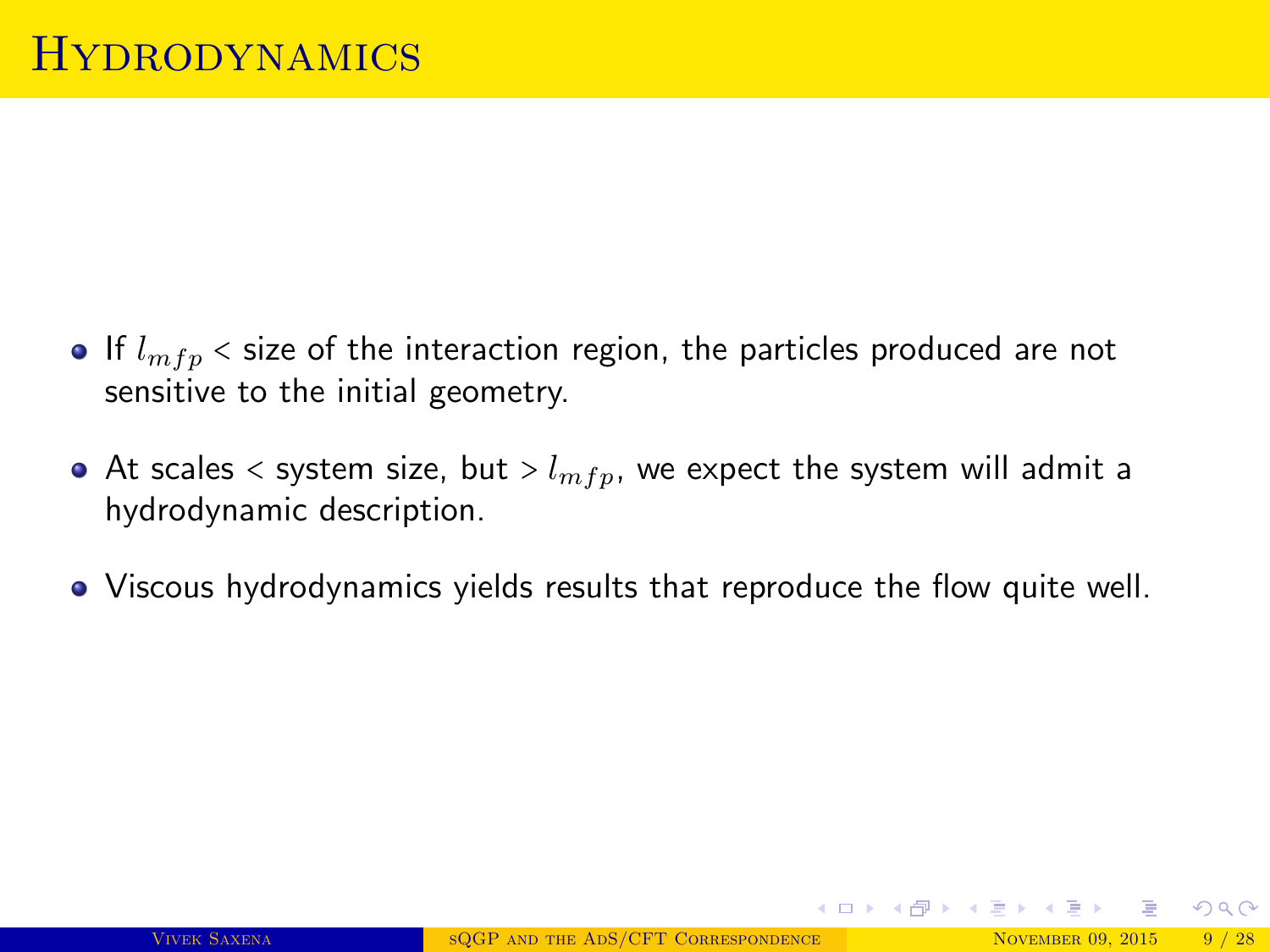### <span id="page-9-0"></span>**HYDRODYNAMICS**

- In a fluid at finite temperature, there is a quantum time scale for energy transport, given by  $\tau_{quant} \sim \frac{\hbar}{k_B}$  $\frac{h}{k_BT}$ .
- Particle diffusion coefficient due to finite viscosity  $(\eta)$  estimated by kinetic theory as  $\mathcal{D}_n \equiv \frac{\eta}{\varepsilon + 1}$  $\frac{\eta}{\varepsilon+\mathcal{P}} \sim v_{th}^2 \tau_R$  (where  $\tau_R$ : relaxation time scale,  $v_{th}$ : the particle velocity,  $(\varepsilon + \mathcal{P})$ : specific enthalpy).
- Using thermodynamic estimates,  $sT\sim \varepsilon v_{th}^2\sim \mathcal{P}\sim n k_BT$   $(n:$  particle density, P: pressure,  $\varepsilon$ : energy density).
- The shear viscosity  $(\eta)$  to entropy density  $(s)$  ratio is estimated to be

$$
\frac{\eta}{s} \sim \frac{\hbar}{k_B} \frac{\tau_{relaxation}}{\tau_{quantum}}
$$

• The quantity  $\eta/s$  is a ratio of the medium relaxation time and the quantum time scale in units of  $\hbar/k_B$ .

 $2990$ 

イロメ イ部メ イヨメ イヨメー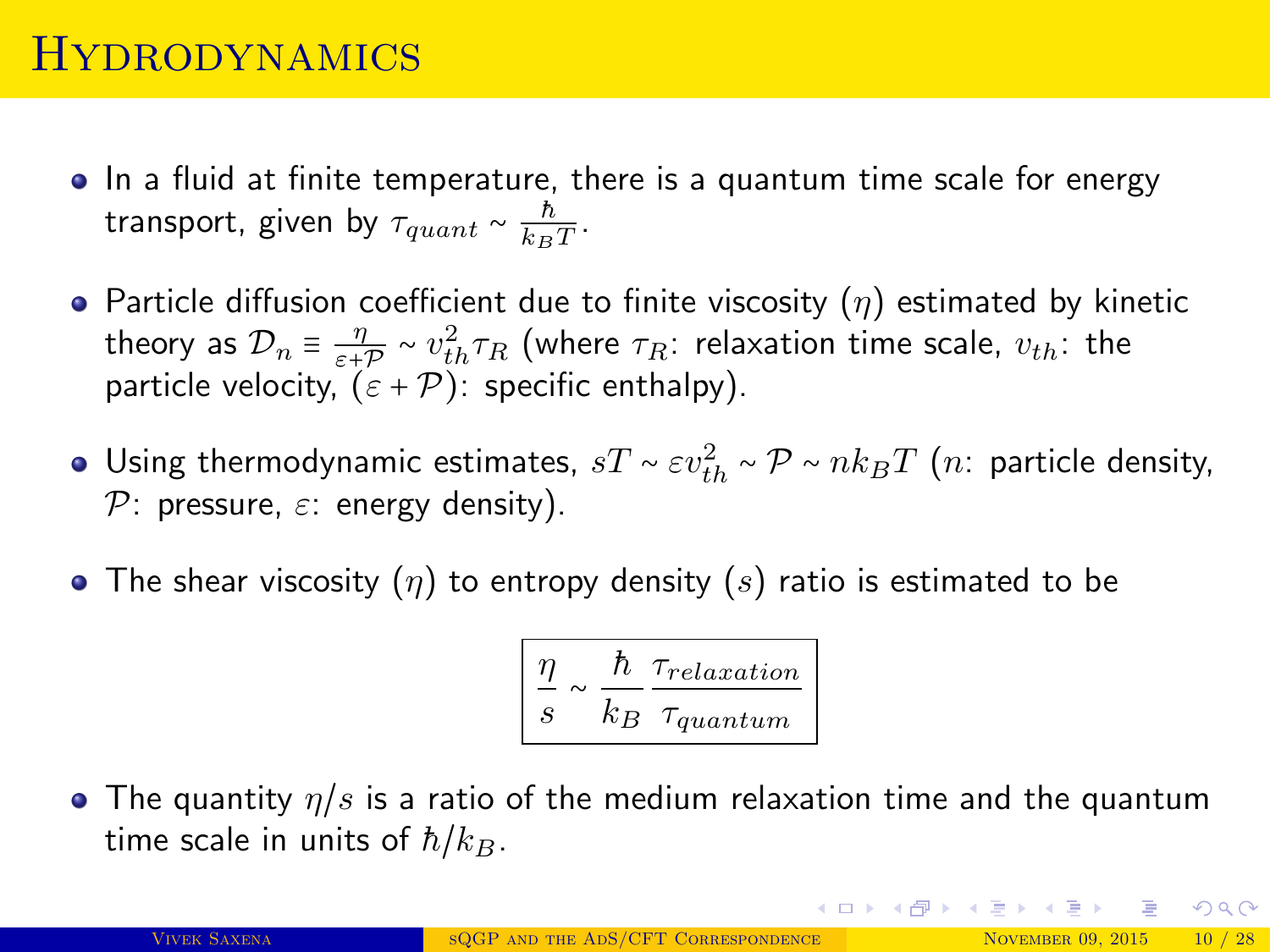# <span id="page-10-0"></span>s ratio: Numerical estimations



- The  $\eta/s$  ratio has been computed by several groups.
- A common feature is enormous uncertainty around the phase transition temperature  $T_{C} \sim 175$  MeV.
- Is there a strongly coupled theory for which  $\eta/s$  can be computed exactly? **Answer**: YES.  $N = 4$  Super Yang Mills (SYM) Theory.

 $\Omega$ 

K ロ ▶ K 御 ▶ K 듣 ▶ K 듣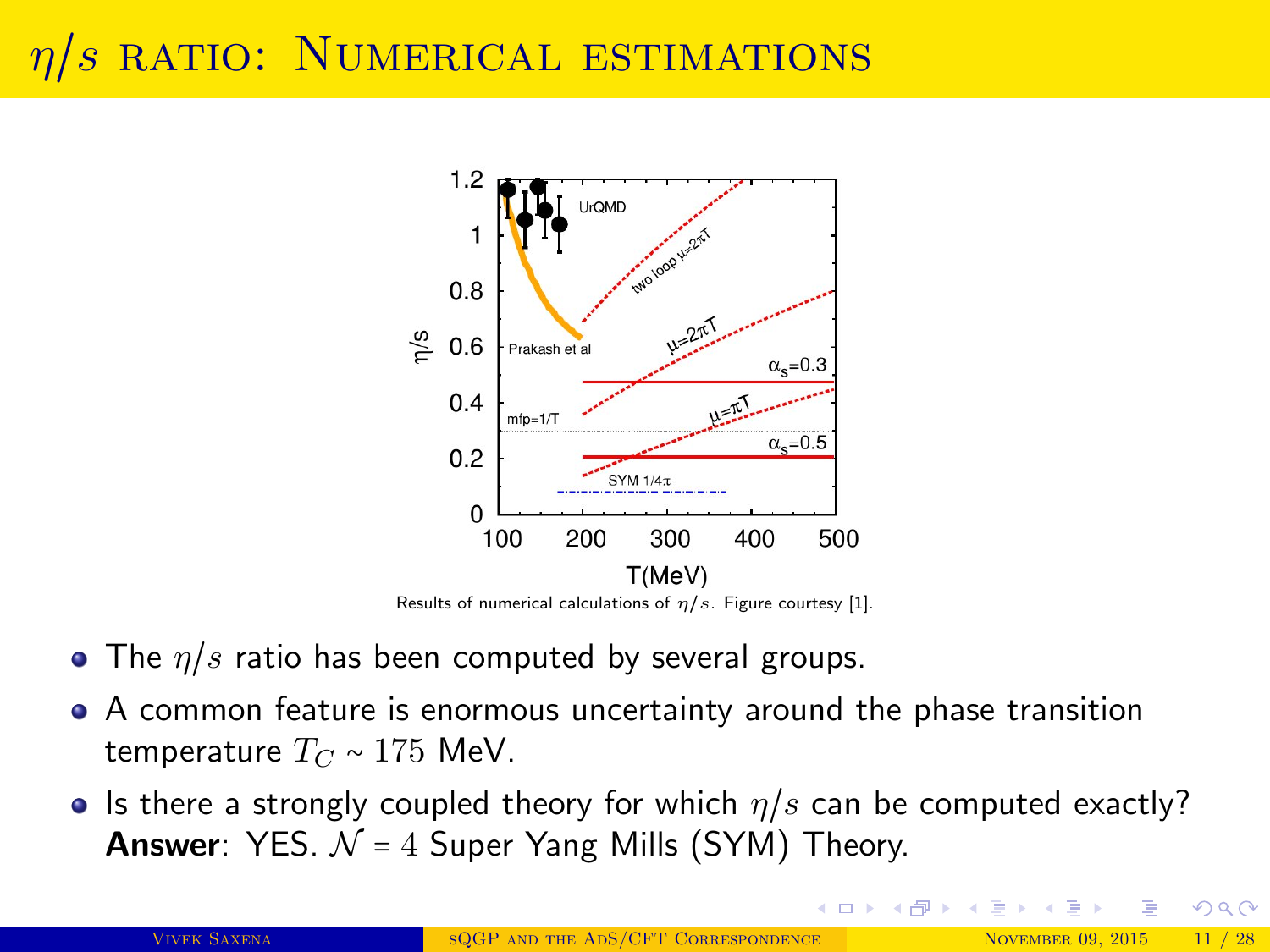# <span id="page-11-0"></span> $\mathcal{N}$  = 4 SUPER YANG MILLS THEORY

- Supersymmetric Yang Mills Theory, with gauge group  $SU(N_c)$  and coupling constant  $q_{YM}$ .
- Tunable parameters:  $N_c$  and  $q_{YM}$ .
- Gauge theory with 1 gauge field, 4 Weyl fermions, and 6 scalars.
- It is a Conformal Field Theory (CFT), i.e. it is invariant under transformations of the group  $SO(4,2)$ . Conformal transformations are coordinate transformations that preserve angles.
- Not a superb approximation to "realistic" QCD which has  $N_c = 3$  as QCD is not supersymmetric, and also not conformally invariant.
- But SYM is a useful (and powerful!) toy model for theorists.
- Unfortunately, it is still a strongly coupled gauge theory in general, so calculations are difficult.

 $\Omega$ 

イロト イ部 トイヨ トイヨト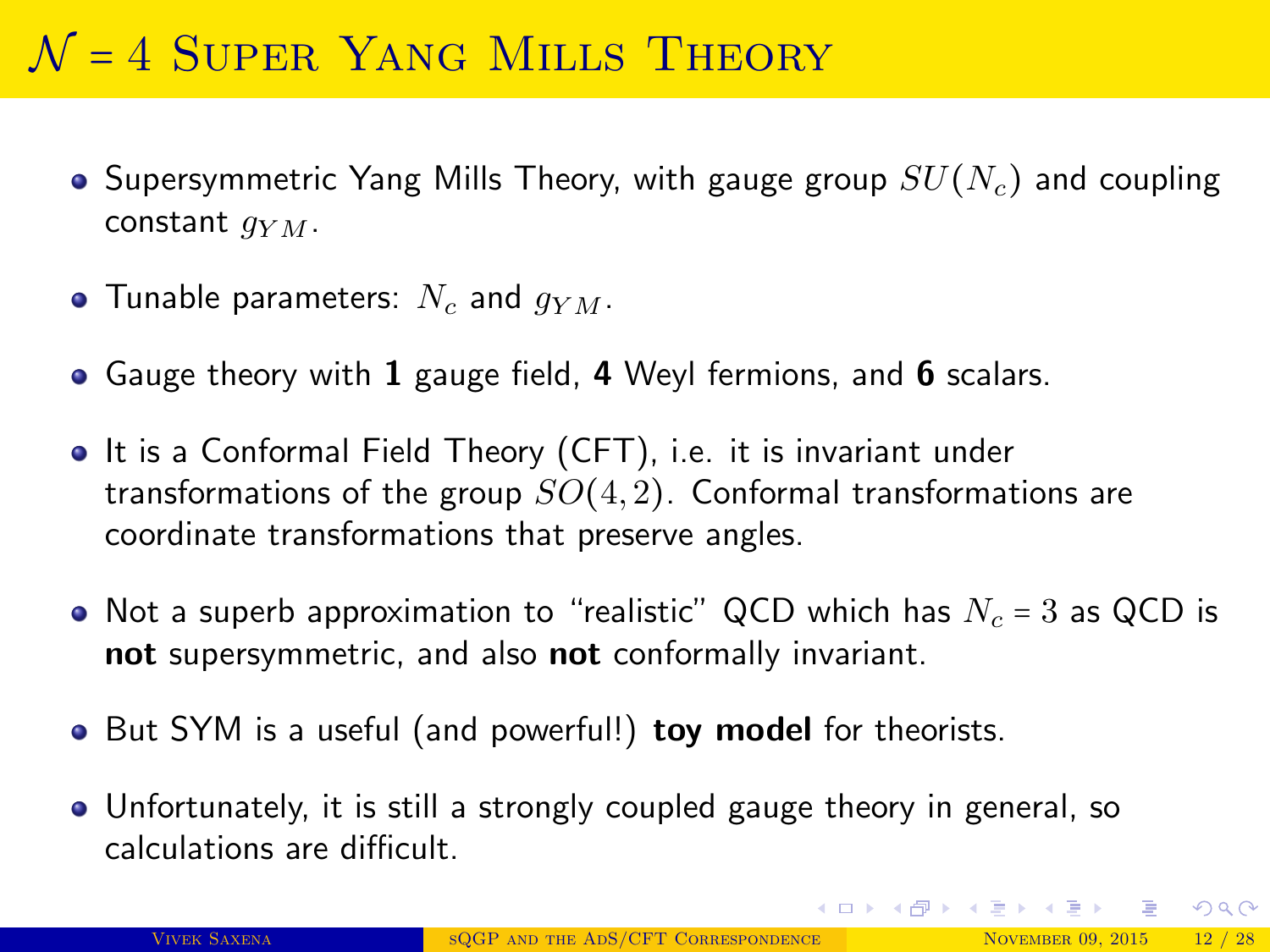<span id="page-12-0"></span>In 1997, Maldacena [\[6\]](#page-22-4) (and in 1998, Gubser, Klebanov, Polyakov [\[7\]](#page-22-5), and also Witten [\[8\]](#page-22-6)) came up with the remarkable conjecture:

#### THE ADS/CFT CORRESPONDENCE

Type  $I$ IB String Theory on an  $AdS_5\times S^5$  background (in  $D$  =  $10)$  is equivalent to  $\mathcal{N}$  = 4 SYM Theory on the boundary of the  $AdS_5$  space (in D = 4).



• Type IIB String Theory (a gravitational theory) lives in the bulk.

•  $\mathcal{N}$  = 4 SYM (a non-gravitational gauge theory) lives on the boundary.

イロン イ母ン イヨン イヨン

• A gauge-gravity duality.

 $QQ$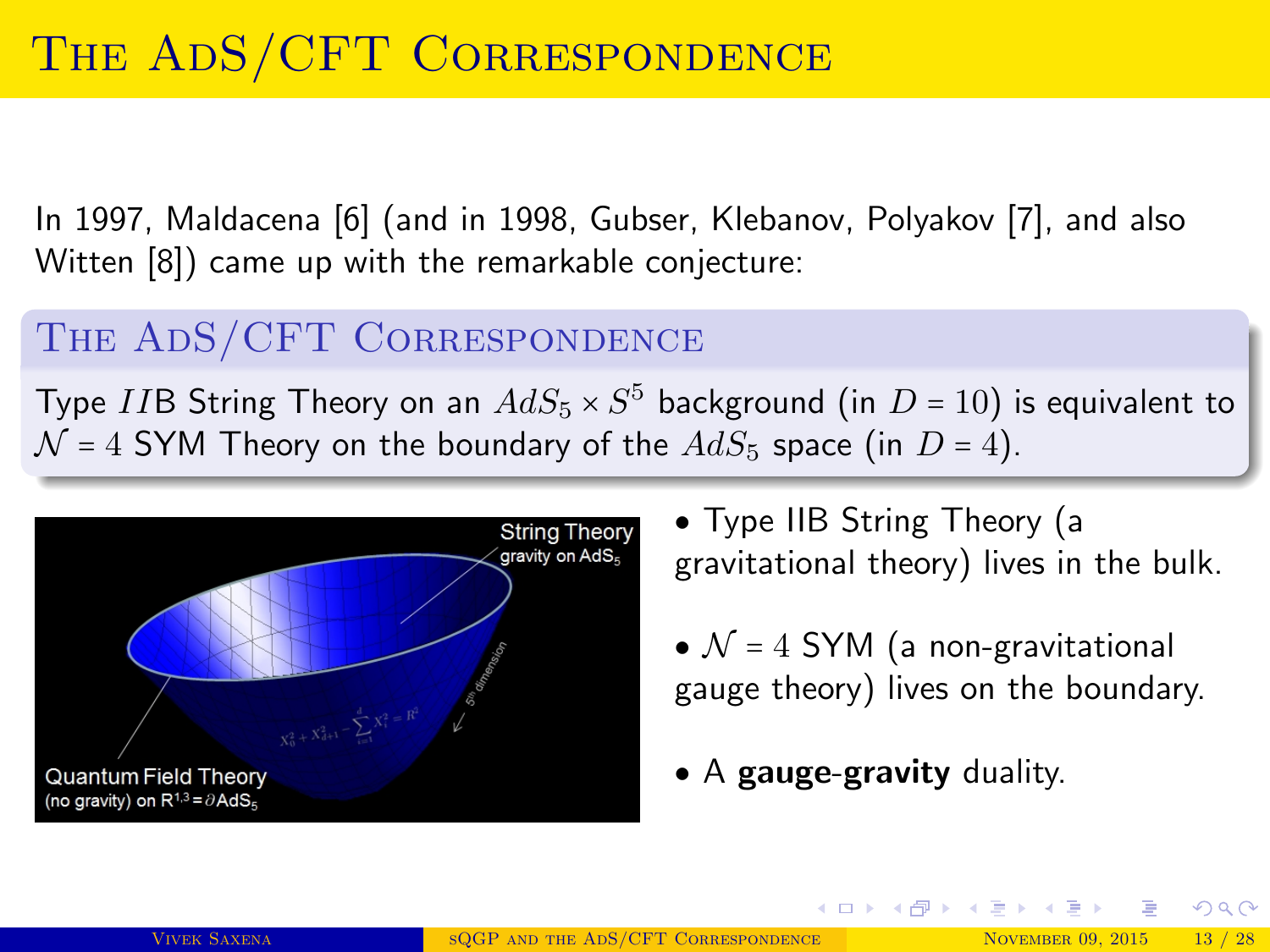• Anti de Sitter (AdS) spacetime in 5 dimensions is described (in Poincaré coordinates) by

$$
ds^{2} = \frac{r^{2}}{R^{2}} \underbrace{(-dt^{2} + dx^{2})}_{\text{usual } \mathbb{R}^{1,3} \text{ space}} + \frac{R^{2}}{r^{2}} dr^{2}
$$

- It is a solution to Einstein's equations in General Relativity with a negative cosmological constant.
- For  $r =$  const., this reduces to  $D = 4$  Minkowski space  $\mathbb{R}^{1,3}$ .
- The AdS/CFT correspondence involves the product of  $AdS_5$  with a sphere  $S^5$ . This is described by:

$$
ds^{2} = \frac{R^{2}}{z^{2}}(-dt^{2} + dx^{2} + dz^{2}) + R^{2}d\Omega_{5}^{2}
$$

where  $z$  =  $R^2/r.$  Here  $R$  is the radius of the sphere, as well as of  $AdS_5.$  $AdS_5.$  $AdS_5.$ 

 $\Omega$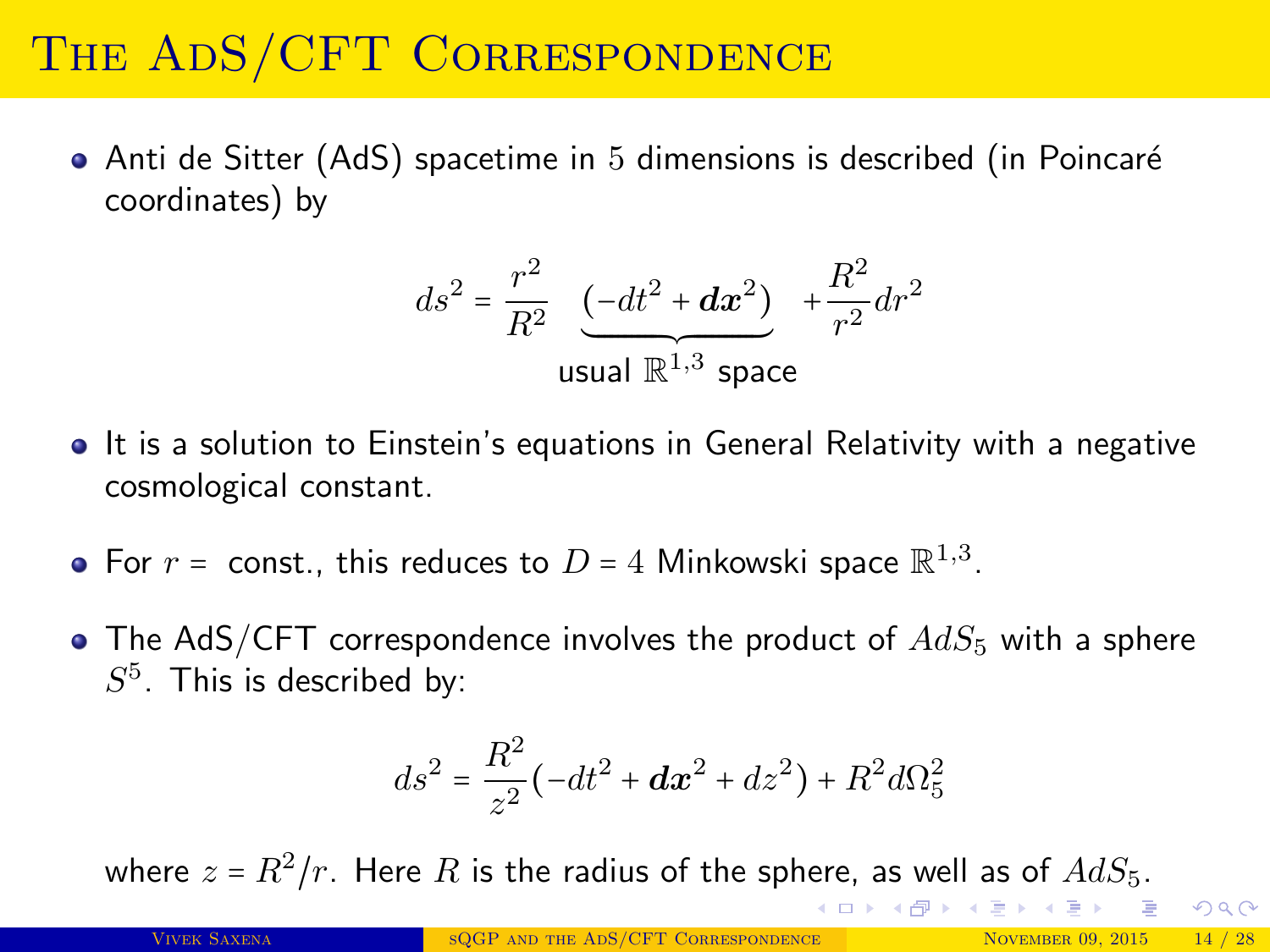#### CFT side ( $\mathcal{N} = 4$  SYM)

- Yang-Mills gauge theory
- Gauge group  $SU(N_c)$
- Coupling constant:  $q_{YM}$
- $\mathcal{N}$  = 4 supersymmetry.
- 1 gauge field, 4 Weyl fermions, 6 scalars.
- Tunable parameters:  $g_{YM}, N_c$

#### AdS side (Type IIB String Theory)

- Target space is  $AdS_5 \times S^5$ .
- **•** Type IIB string theory with finite number of massless fields and infinite number of massive fields.

K ロ ▶ K 御 ▶ K 듣 ▶ K 듣

- Chiral theory with  $(2,0)$ supersymmetry.
- Tunable parameters:  $R, l_s, g_s$

The coupling constants are related by

$$
g_{YM}^2 = 4\pi g_s
$$

$$
g_{YM}^2 N_c = \frac{R^4}{l_s^4}
$$

 $\Omega$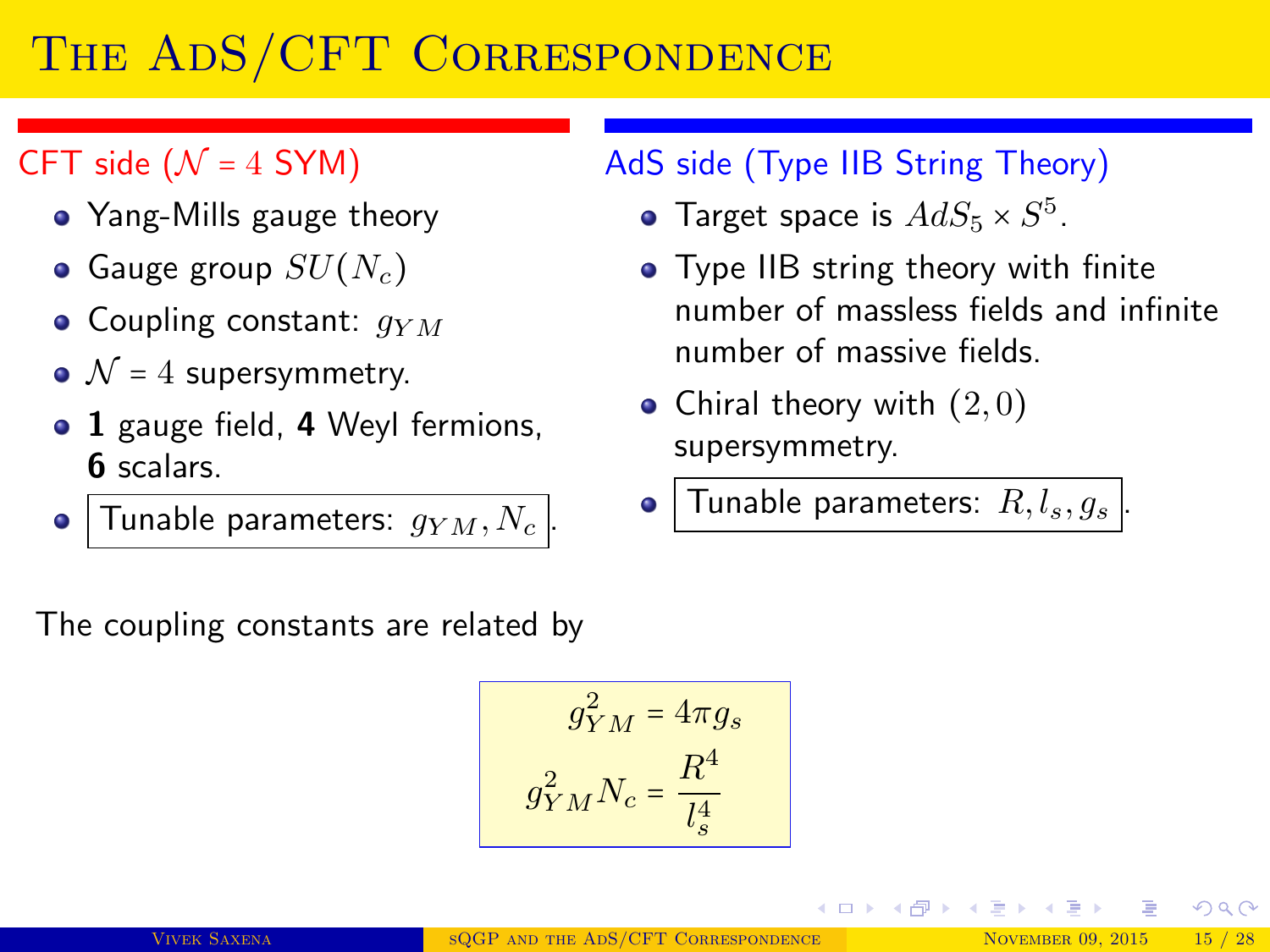$$
g_{YM}^2 = 4\pi g_s
$$

$$
g_{YM}^2 N_c = \frac{R^4}{l_s^4} = \lambda
$$

• Consider  $N_c \rightarrow \infty$  and  $q_{YM} \rightarrow 0$  as  $\lambda$  is fixed. This means  $q_s \rightarrow 0$ .

- So classical string theory on  $AdS_5\times S^5$  (no string loops) gives large- $N_c$ dynamics of  $\mathcal{N} = 4$  SYM.
- On the other hand, if  $R >> l_s$  and  $q_s << 1$ , then  $\lambda \to \infty$ . This corresponds to  $q_{YM} << 1$  and  $N_c \rightarrow \infty$ .
- In this regime, wavelengths  $\gg l_s$ ; massive modes decouple. Type IIB string theory reduces to Type IIB supergravity (which is a well defined field theory).

 $\Omega$ 

K ロ ⊁ K 倒 ≯ K 君 ⊁ K 君 ≯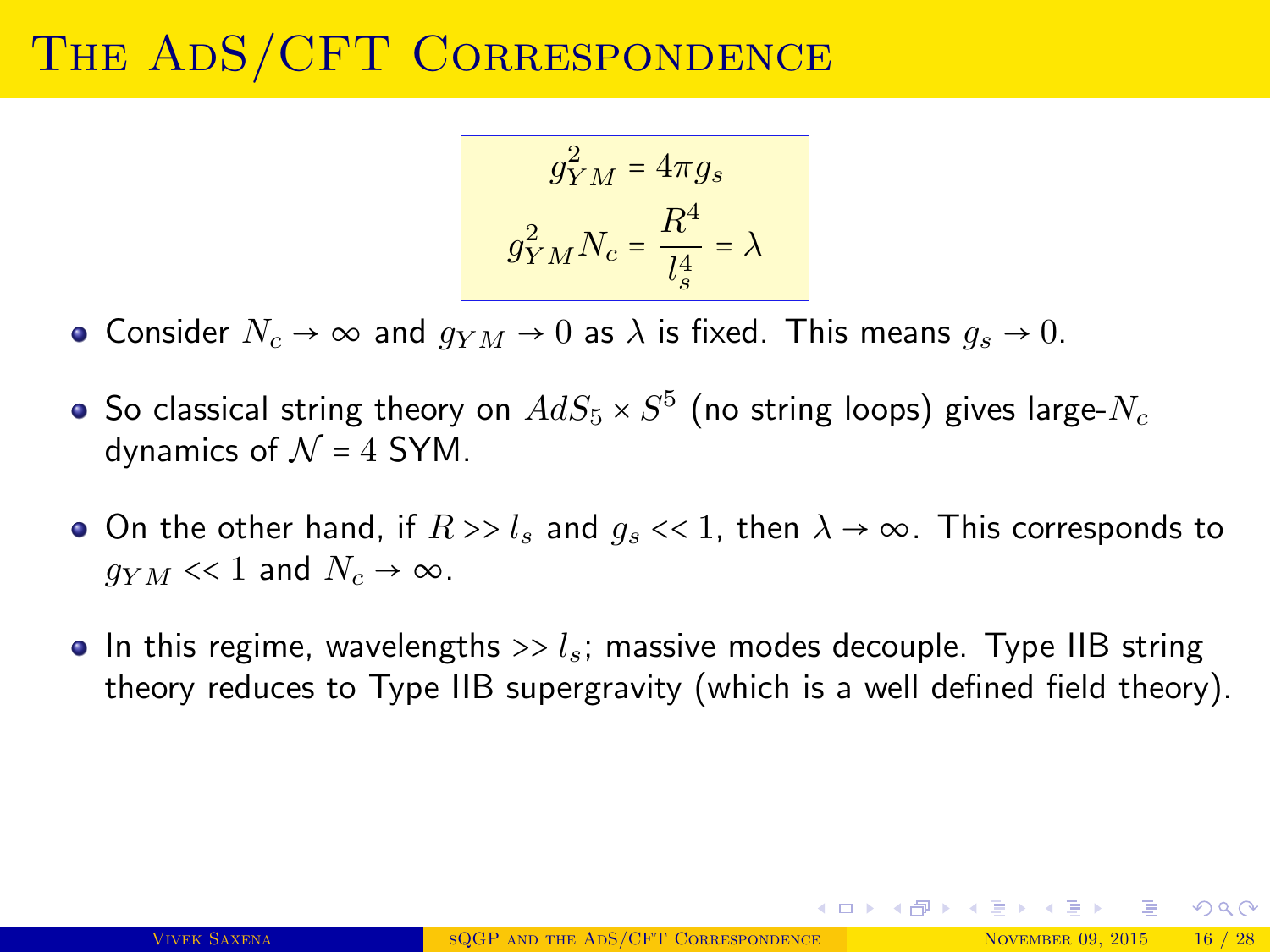$$
g_{YM}^2 = 4\pi g_s
$$

$$
g_{YM}^2 N_c = \frac{R^4}{l_s^4} = \lambda
$$

• Consider  $N_c \rightarrow \infty$  and  $g_{YM} \rightarrow 0$  as  $\lambda$  is fixed. This means  $g_s \rightarrow 0$ .

- So classical string theory on  $AdS_5\times S^5$  (no string loops) gives large- $N_c$ dynamics of  $\mathcal{N} = 4$  SYM.
- On the other hand, if  $R >> l_s$  and  $q_s << 1$ , then  $\lambda \to \infty$ . This corresponds to  $q_{YM} << 1$  and  $N_c \rightarrow \infty$ .
- In this regime, wavelengths  $\gg l_s$ ; massive modes decouple. Type IIB string theory reduces to Type IIB supergravity (which is a well defined field theory).

So calculations in *classical* supergravity tell us about *quantum* field theory.

 $QQQ$ 

K ロ ⊁ K 倒 ≯ K 君 ⊁ K 君 ≯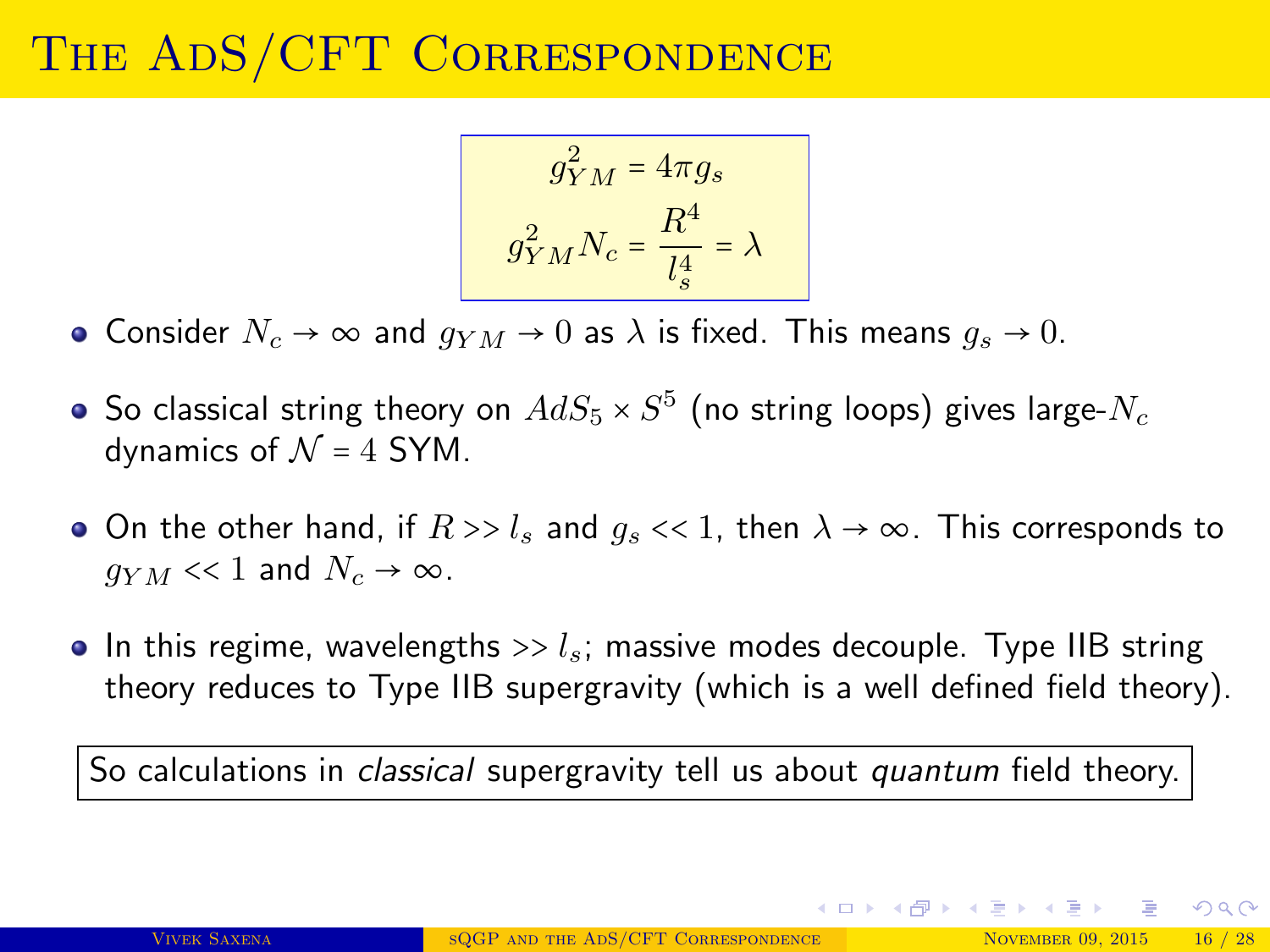### <span id="page-17-0"></span>Outline

### **1 WHAT IS THE QUARK GLUON PLASMA?**

#### <sup>2</sup> [Elliptic Flow](#page-3-0)

- [Experimental motivation](#page-5-0)
- [Strong Coupling and Viscosity](#page-6-0)

#### **HYDRODYNAMICS**

- [Shear viscosity to entropy density ratio](#page-9-0)
- **[Numerical Results](#page-10-0)**
- $\bullet$   $\mathcal{N}$  = 4 [Super Yang Mills Theory](#page-11-0)
- <sup>4</sup> [The AdS/CFT Correspondence](#page-12-0)

# $\frac{5}{\pi}$   $\frac{n}{s}$  [revisited](#page-17-0)

- **6 CONCLUSIONS**
- **REFERENCES**

 $QQ$ 

∢ ロ ▶ ( 伊 ▶ ( 唐 ▶ ( 唐 )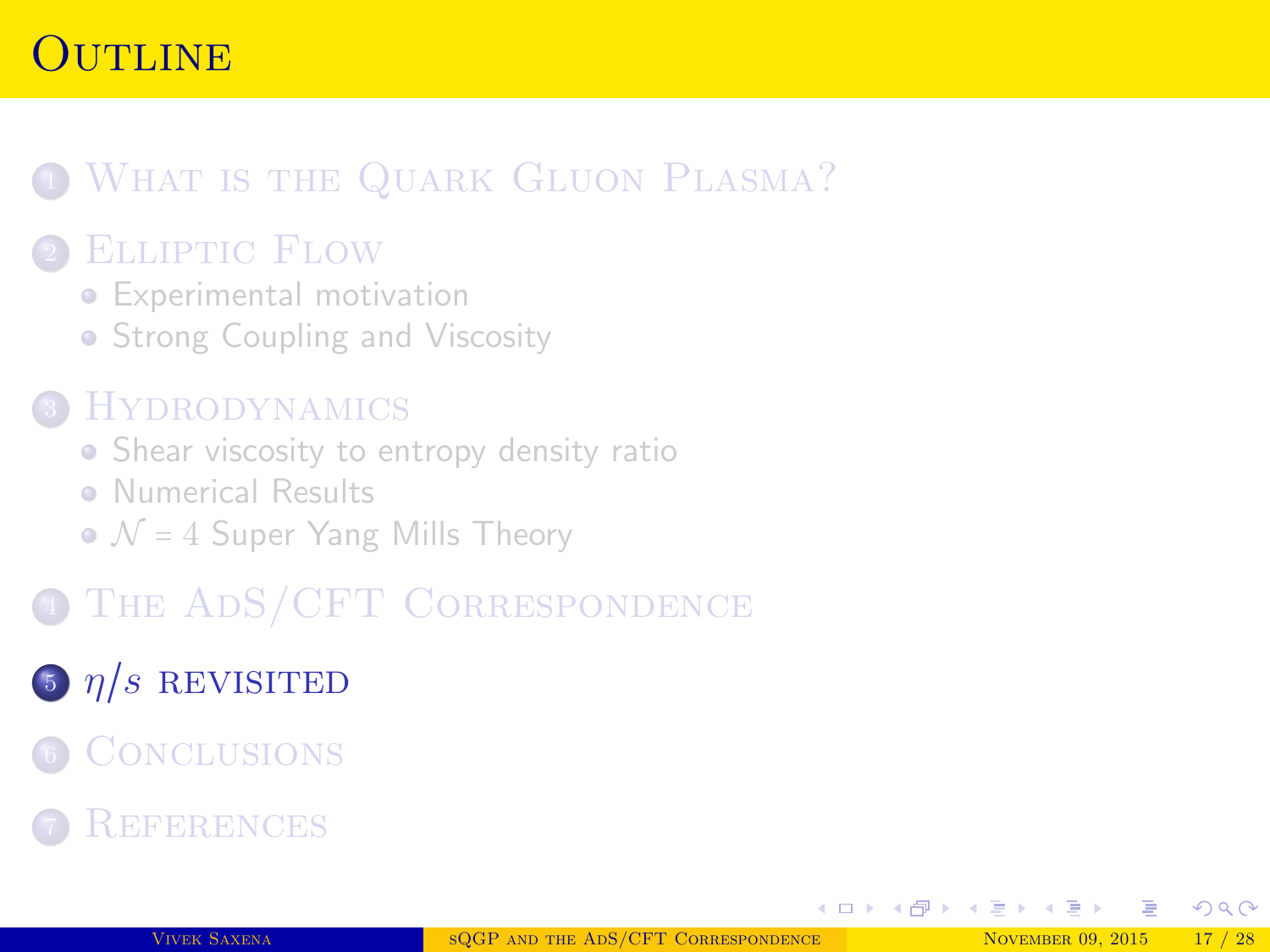# THE  $\eta/s$  ratio revisited

- In 2001, Policastro, Son and Starinets [\[9\]](#page-22-7) computed  $\eta/s$  for  $\mathcal{N} = 4$  SYM using the AdS/CFT correspondence.
- Using hydrodynamics, stress energy tensor  $T^{\mu\nu} = (\varepsilon + p)u^{\mu}u^{\nu} + pg^{\mu\nu}$ , where  $u^{\mu}$  is a local velocity field.
- To first order in a gradient expansion,  $T^{\mu\nu} = (\varepsilon + p)u^{\mu}u^{\nu} + pg^{\mu\nu} \sigma^{\mu\nu}$  where

$$
\sigma_{ij} = \eta \left( \partial_i u_j + \partial_j u_i - \frac{2}{3} \delta_{ij} \partial_k u^k \right) - \zeta \delta_{ij} \partial_k u^k
$$

Conformal invariance enforces  $\sigma^{\mu\nu}$  is traceless, so the bulk viscosity  $\zeta = 0$ . General covariance modifies  $\sigma$  to:

$$
\sigma^{\mu\nu} = \eta P^{\mu\lambda} P^{\nu\rho} \left( \nabla_{\lambda} u_{\rho} + \nabla_{\rho} u_{\lambda} - \frac{2}{3} g_{\lambda\rho} \nabla \cdot \boldsymbol{u} \right)
$$

where  $P^{\mu\nu} = g^{\mu\nu} + u^{\mu}u^{\nu}$ .

K ロ ▶ K @ ▶ K ミ ▶ K ミ ▶ │ ミ │ K) Q Q Q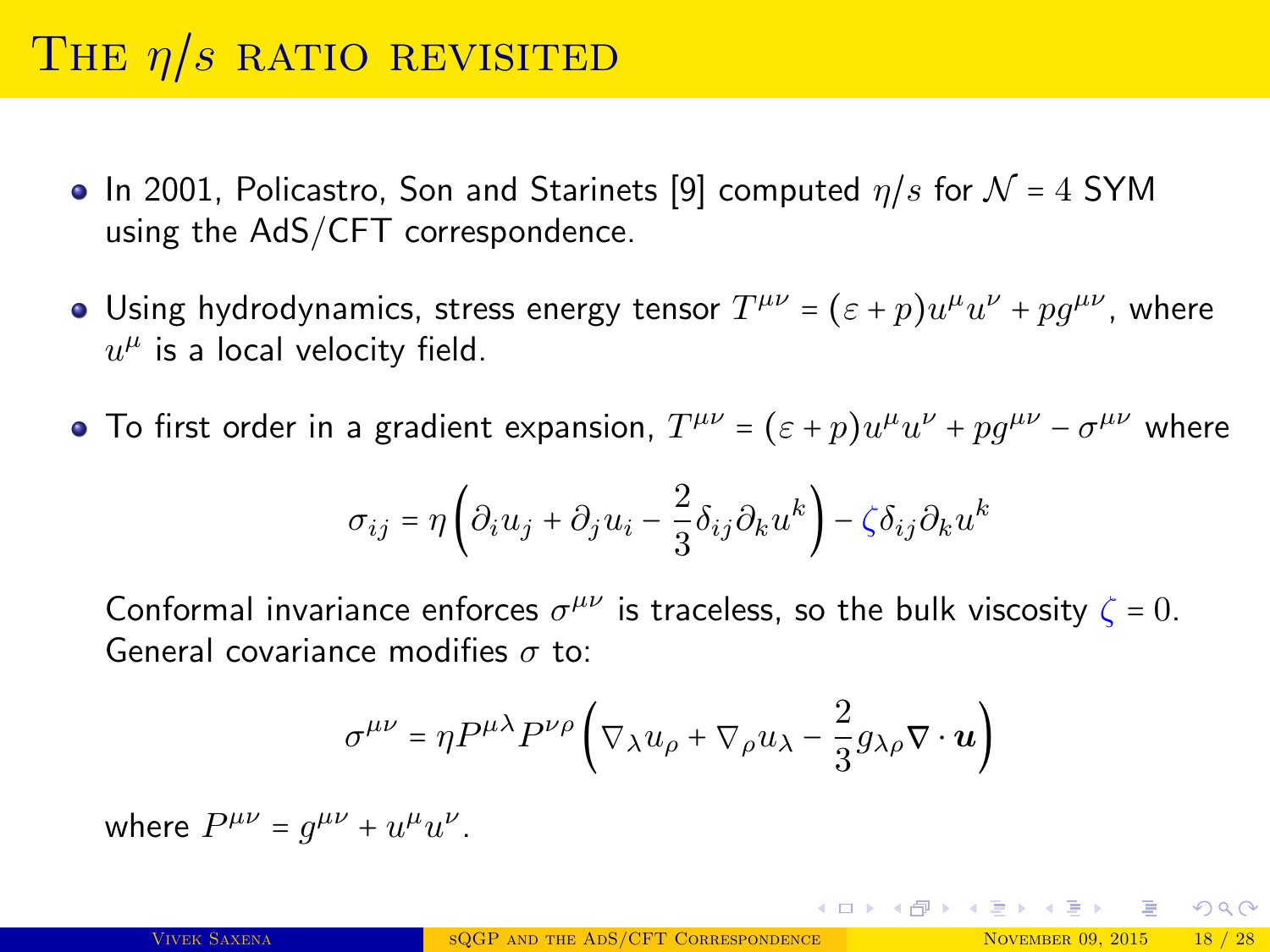# THE  $\eta/s$  ratio revisited

Compute  $T^{\mu\nu}$  from the gravity side using AdS/CFT, compare it to hydro form, and extract the pressure density  $p$  and the shear viscosity  $\eta$ :

$$
p = \frac{\pi^2 N_c^2 T^4}{8}, \qquad \eta = \frac{\pi N_c^2 T^3}{8}
$$

The entropy density is  $s = \frac{dp}{dT} = \frac{\pi^2 N_c^2 T^3}{2}$  $\frac{V_c^2 T^3}{2}$ . Therefore (for  $\hbar = k_B = 1$ ),

$$
\frac{\eta}{s}\bigg|_{\mathcal{N}=4\,SYM} = \frac{1}{4\pi} \tag{1}
$$

- The original calculation suggested positive corrections at 2nd order in the gradient expansion.
- Hence, more generally,

$$
\frac{\eta}{s} \ge \frac{h}{4\pi k_B}
$$

in all systems at finite T and  $\mu$ .

イロト イ部 トイヨ トイヨト

(2)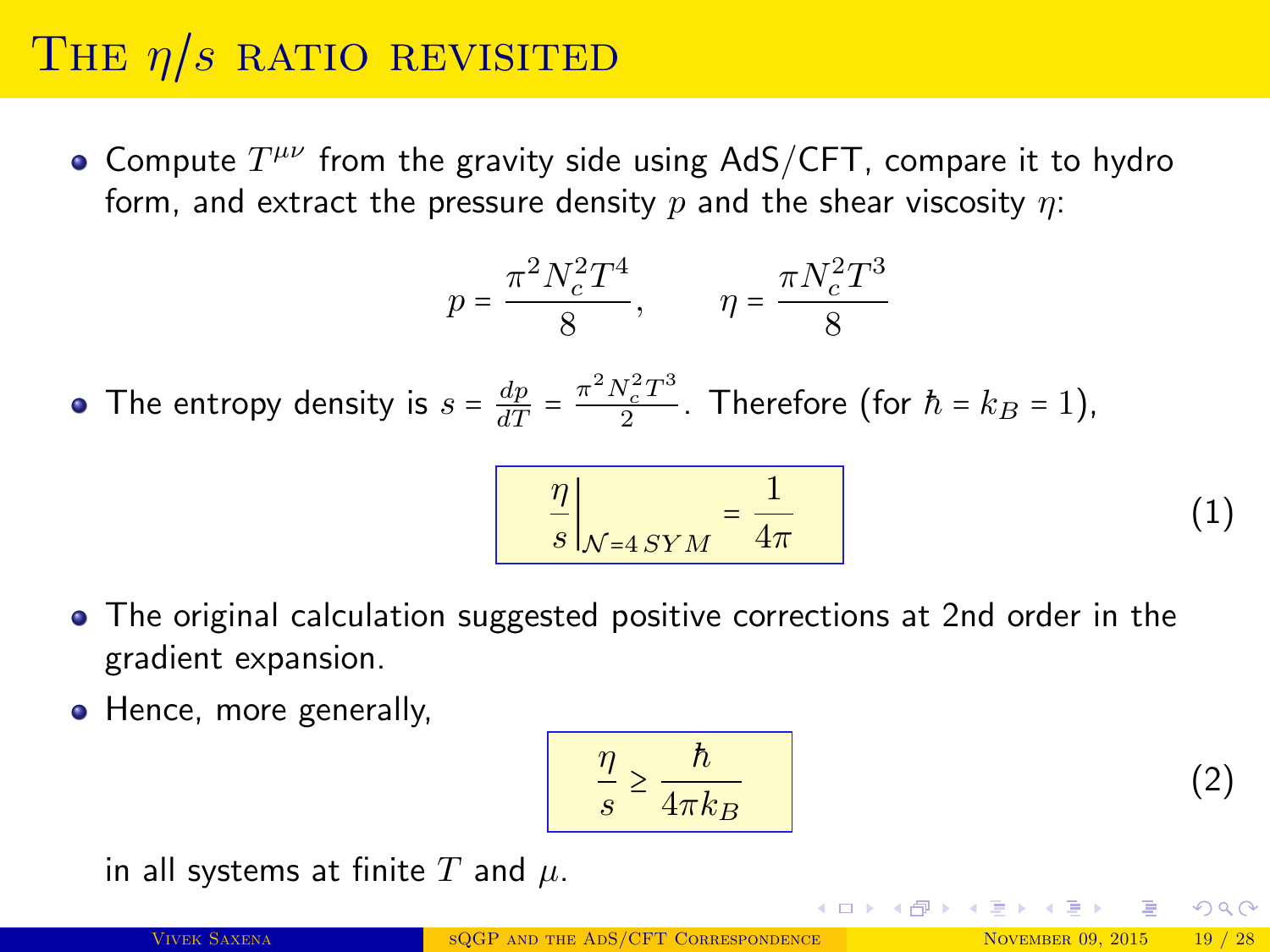### <span id="page-20-0"></span>CONCLUSIONS AND CURRENT STATUS

- The AdS/CFT correspondence is currently the only reliable method for tackling strong coupling.
- The bound  $\frac{\eta}{s} = \frac{1}{4\pi}$  has been further refined, and is no longer believed to be a rigid lower bound. Effects of  $1/N_c$  corrections and higher curvature corrections spoil the bound.
- Precise tests of the AdS/CFT correspondence will require more robust estimation of transport coefficients.
- **But this calculation does strengthen the viewpoint that string theory should** be treated more as a set of effective field theory tools for solving strongly coupled systems.

 $QQ$ 

イロト イ部 トイヨ トイヨト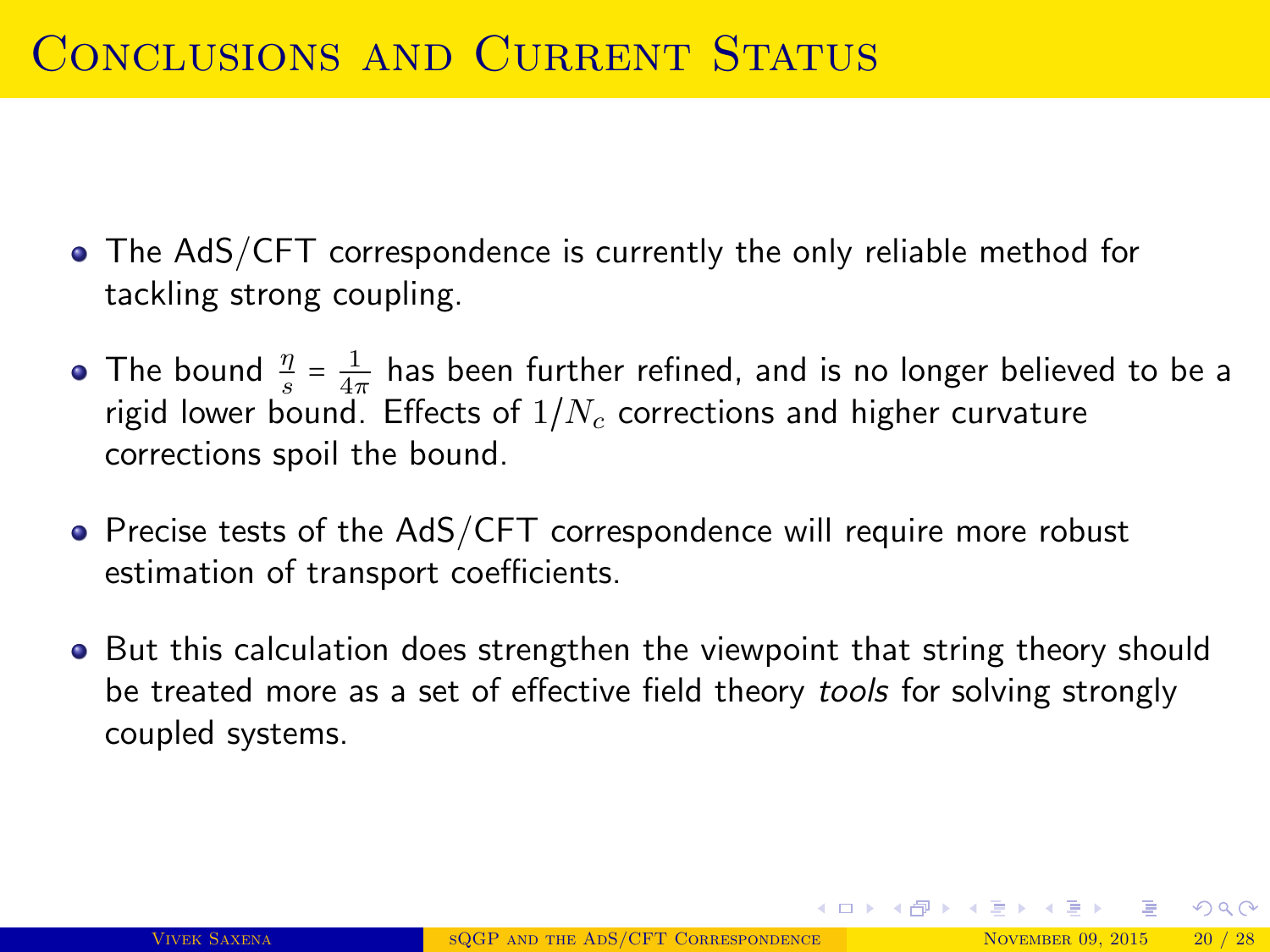# THANK YOU

I thank Prof. Derek Teaney, Prof. Chris Herzog and Prof. Martin Ro˘cek for various helpful discussions.

VIVEK SAXENA SOGP AND THE ADS/CFT CORRESPONDENCE NOVEMBER 09, 2015 21 / 28

 $298$ 

メロメ メタメ メミメ メミ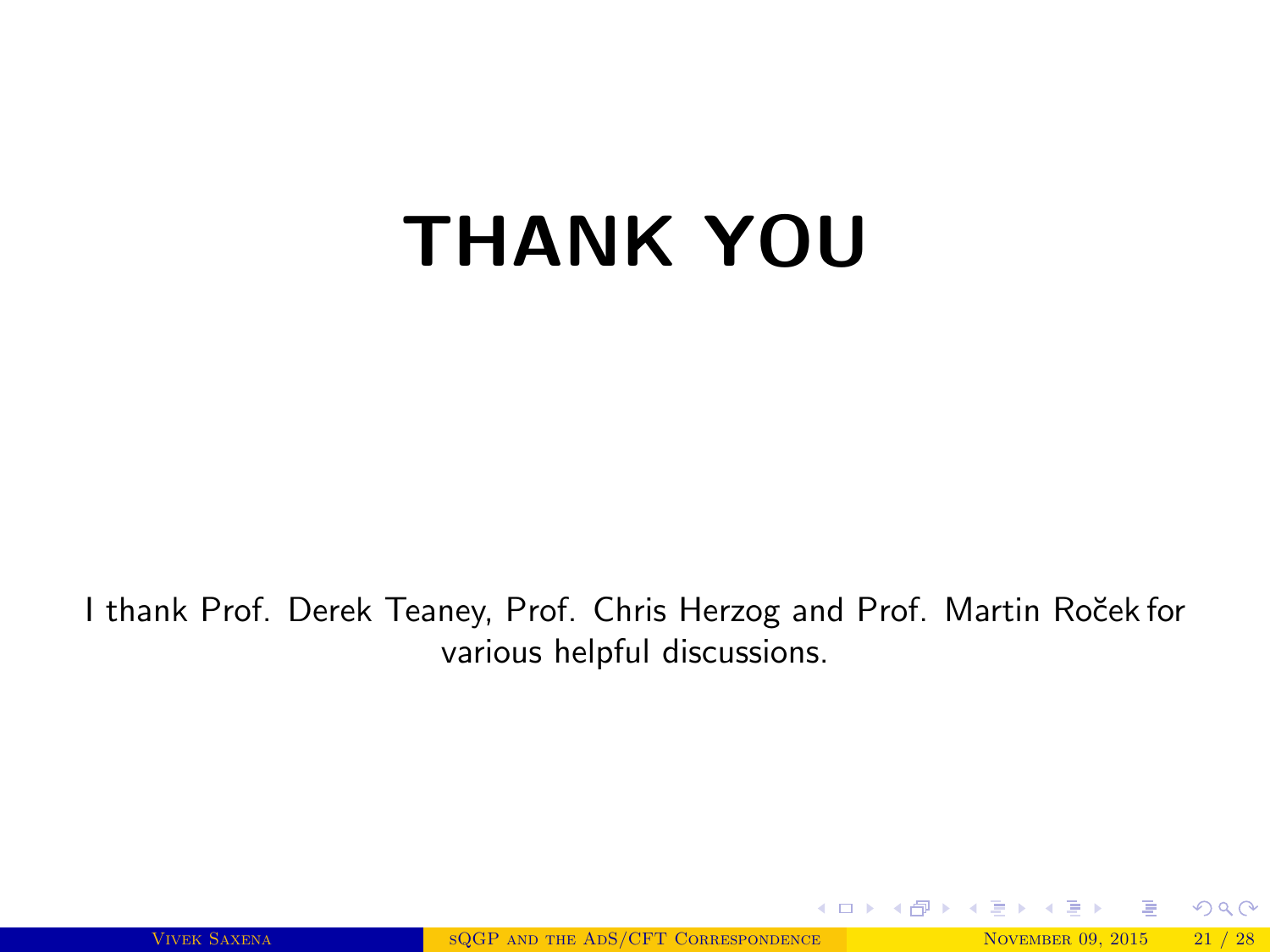#### <span id="page-22-0"></span>**REFERENCES**

- <span id="page-22-2"></span>[1] D. Teaney, Viscous Hydrodynamics and the Quark Gluon Plasma, [arXiv:0904.2433v1](http://arxiv.org/abs/0905.2433) [\[nucl-th\].](http://arxiv.org/abs/0905.2433)
- <span id="page-22-8"></span>[2] T. Schäfer, and D. Teaney, Nearly Perfect Fluidity: From Cold Atomic Gases to Hot Quark Gluon Plasmas, [Rept. Prog. Phys.](http://arxiv.org/abs/0904.3107) 72—, 126001 (2009).
- [3] T. Bra¸soveanu, D. Kharzeev, and M. Martinez, In Search of the QCD-Gravity Correspondence, [arXiv:0901.1903v1 \[hep-ph\].](http://arxiv.org/abs/0901.1903)
- <span id="page-22-3"></span><span id="page-22-1"></span>[4] Probing the Perfect Liquid with the STAR Grid, [Interactions \(October 25, 2006\).](http://www.interactions.org/sgtw/2006/1025/star_grid_more.html)
- [5] C.V. Johnson, and P. Steinberg, What black holes teach about strongly coupled particles, Phys. Today 63 [\(5\), 29 \(2010\).](http://scitation.aip.org/content/aip/magazine/physicstoday/article/63/5/10.1063/1.3431328)
- <span id="page-22-4"></span>[6] J. Maldacena, The Large N Limit of Superconformal Field Theories and Supergravity, [Adv.](http://arxiv.org/abs/hep-th/9711200) Theor. Math.Phys. 2 [pp. 231-252 \(1998\).](http://arxiv.org/abs/hep-th/9711200)
- <span id="page-22-5"></span>[7] S.S. Gubser, I.R. Klebanov, and A.M. Polyakov, Gauge Theory Correlators from Non-Critical String Theory, Phys. Lett. B 428 [pp. 105-114 \(1998\).](http://arxiv.org/abs/hep-th/9802109)
- <span id="page-22-6"></span>[8] E. Witten, Anti De Sitter Space And Holography, [Adv. Theor. Math. Phys.](http://arxiv.org/abs/hep-th/9802150) 2 pp. 253-291 [\(1998\).](http://arxiv.org/abs/hep-th/9802150)
- <span id="page-22-7"></span>[9] G. Policastro, D.T. Son, and A.O. Starinets, The Shear Viscosity of strongly coupled  $\mathcal{N} = 4$ supersymmetric Yang-Mills plasma, Phys. Rev. Lett. 87[, 081601 \(2001\).](http://journals.aps.org/prl/abstract/10.1103/PhysRevLett.87.081601)
- [10] Title page picture is from [http://www.desy.de/](http://www.desy.de/~ikirsch/)∼ikirsch/.  $A \cap B \rightarrow A \cap B \rightarrow A \cup B \rightarrow A \cup B \rightarrow$  $2Q$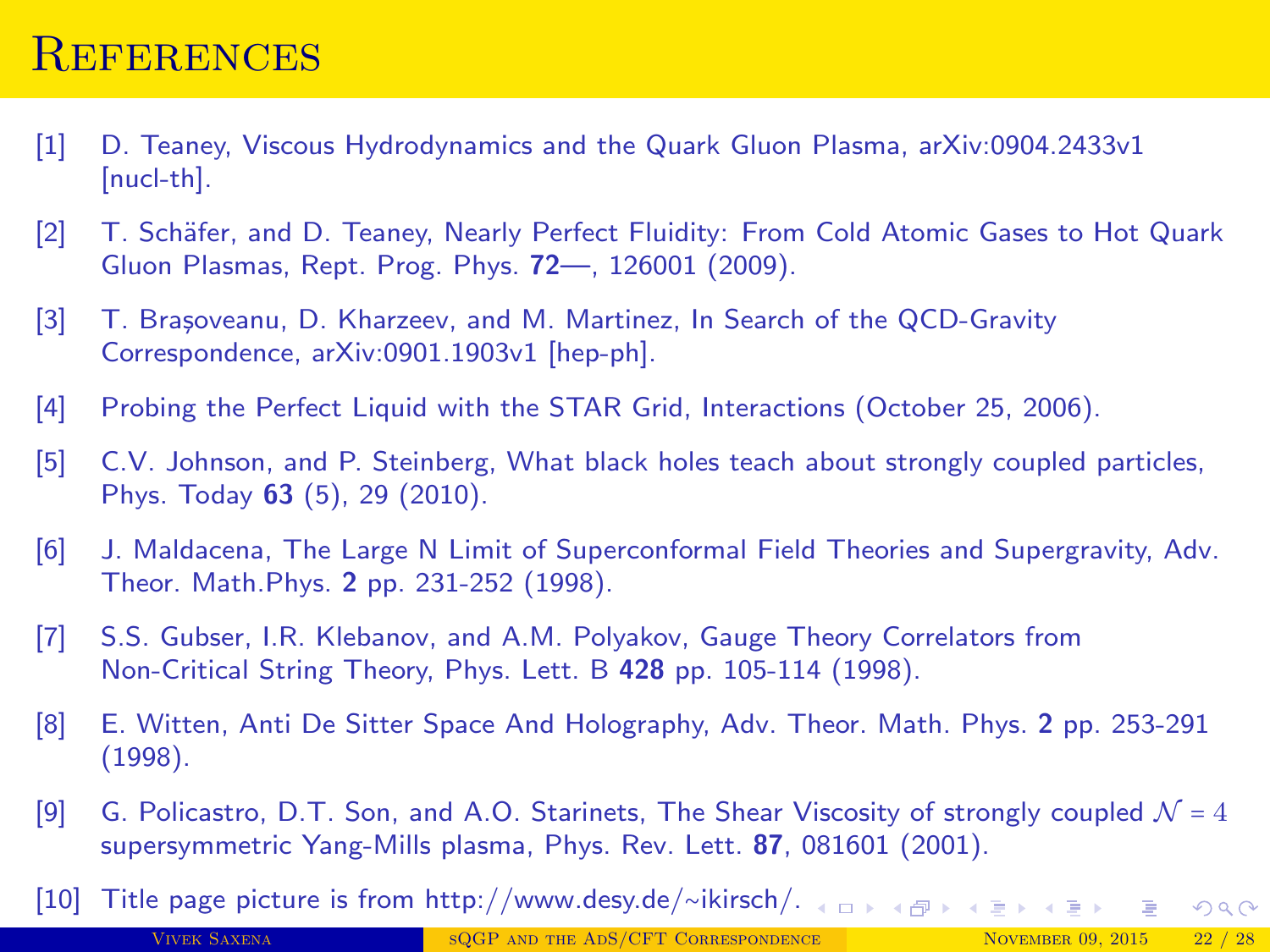| fluid                          | $P$ [Pa]              | $T$ [K]      | $\eta$ [Pa·s]             | $\eta/n$ [ $\hbar$ ] | $\eta/s~[\hbar/k_B]$ |
|--------------------------------|-----------------------|--------------|---------------------------|----------------------|----------------------|
| $H_2O$                         | $0.1 - 10^6$          | 370          | $2.9 \cdot 10^{-4}$       | 85                   | 8.2                  |
| $4$ He                         | $0.1 - 10^6$          | 2.0          | $1.2 \cdot 10^{-6}$       | 0.5                  | 1.9                  |
| $H_2O$                         | $22.6 \!\cdot\! 10^6$ | 650          | $6.0 \cdot 10^{-5}$       | 32                   | 2.0                  |
| $4\text{He}$                   | $0.22{\cdot}10^6$     | 5.1          | $1.7 \cdot 10^{-6}$       | 1.7                  | 0.7                  |
| <sup>6</sup> Li $(a = \infty)$ | $12{\cdot}10^{-9}$    | $23.10^{-6}$ | $\leq 1.7 \cdot 10^{-15}$ | $\leq 1$             | $\leq 0.5$           |
| QGP                            | $88.10^{33}$          | $2.10^{12}$  | $\leq 5\cdot 10^{11}$     |                      | $\leq 0.4$           |

Viscosity  $\eta$ , viscosity over density, and viscosity over entropy density ratios for several fluids. Figure courtesy [\[2\]](#page-22-8).

K ロ ▶ K @ ▶ K ミ ▶ K ミ ▶ - ' 큰' - K 9 Q @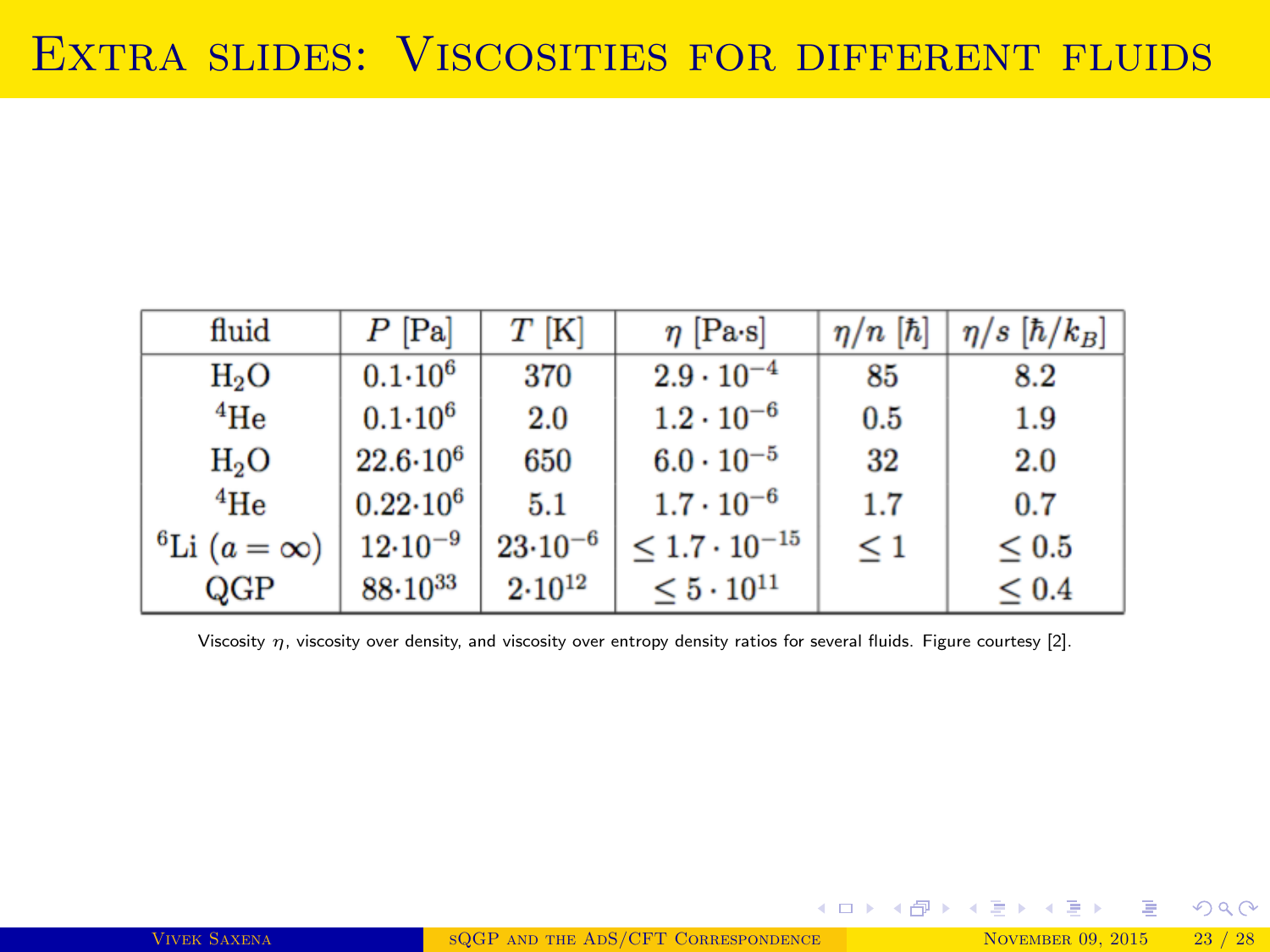# EXTRA SLIDES: QUANTUM CHROMODYNAMICS (QCD)

- QCD is the quantum field theory describing strong interactions.
- It is a particular kind of Yang-Mills Theory, with gauge group  $SU(3)$ .
- A quark belongs to the fundamental representation of  $SU(3)$ , so it has 3 degrees of freedom called color.
- Strong interactions are mediated by gluons, which belong to the adjoint representation of  $SU(3)$ . So, there are  $8 (= 3^2 - 1)$  gluons.
- Unlike QED (which has gauge group  $U(1)$ , which is Abelian), QCD is non-Abelian. Multi gluon interactions are possible (in contrast with QED, which has no multi-photon vertices).
- QCD has two remarkable properties:
	- $\star$  Asymptotic freedom: the coupling constant reduces at large energies. So, QCD at high energies is perturbative.
	- $\star$  Confinement: only color-singlet states are observed. Free quarks are not observed.

 $QQ$ 

イロト イ部 トイヨ トイヨト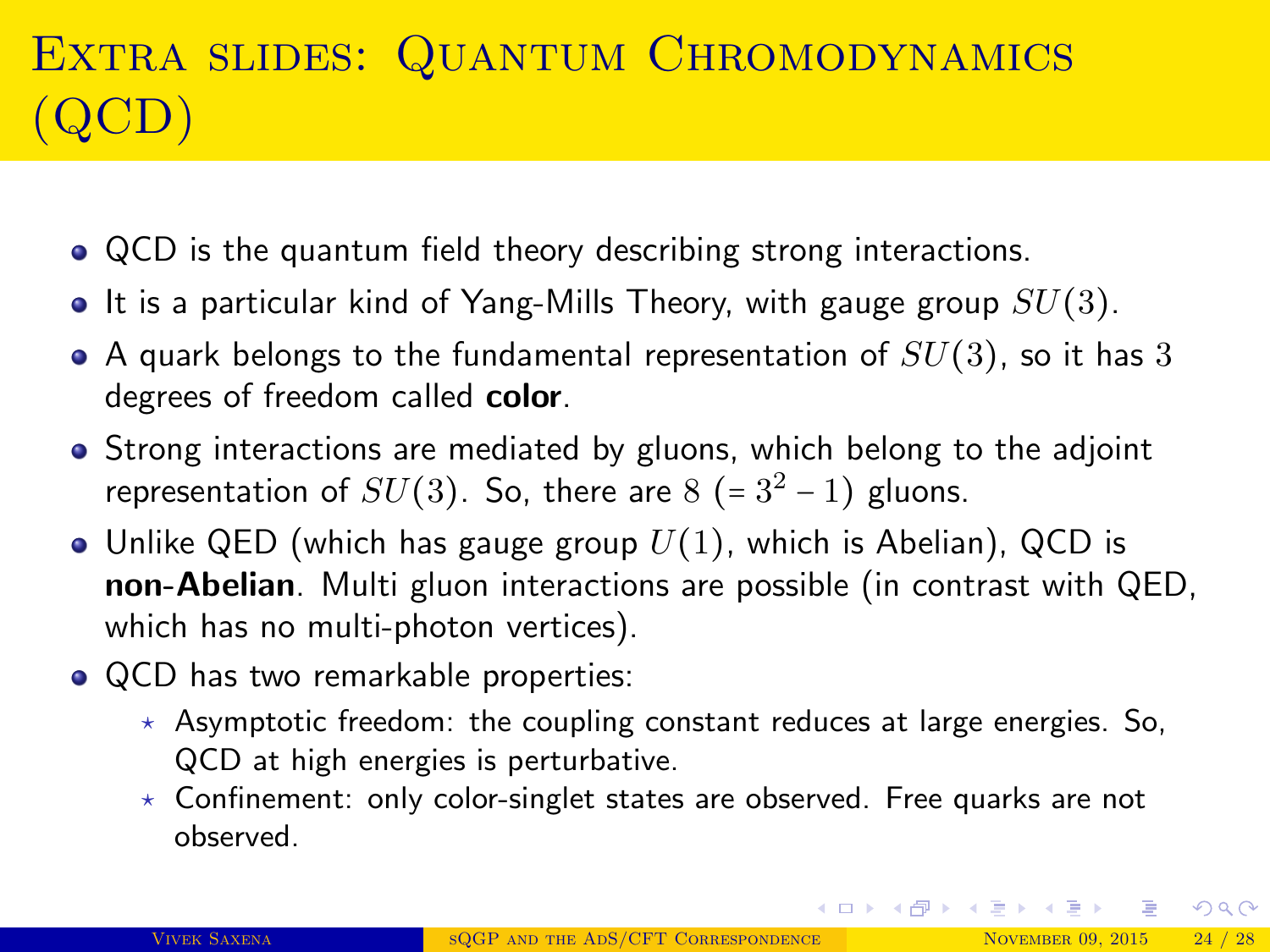## EXTRA SLIDES: THE ADS/CFT CORRESPONDENCE

#### CFT side ( $\mathcal{N} = 4$  SYM)

- Yang-Mills gauge theory
- Gauge group  $SU(N_c)$
- Coupling constant:  $q_{YM}$
- $\mathcal{N}$  = 4 supersymmetry.
- 1 gauge field, 4 Weyl fermions, 6 scalars.
- Tunable parameters:  $g_{YM}$ ,  $N_c$  $\bullet$

#### AdS side (Type IIB String Theory)

- Target space is  $AdS_5 \times S^5$ .
- Type IIB string theory with finite number of massless fields
	- $\star$  C<sub>0</sub>, C<sub>2</sub>, C<sub>4</sub>: tensor fields
	- $\star$   $g_{\mu\nu}, B_{\mu\nu}, \Phi$ : graviton, axion, dilaton
	- $\;\star\;\; \Psi_{\mu,\alpha}^{(1)}, \lambda_\alpha^{(1)}$ : gravitino + dilatino
	- $\;\star\;\; \Psi_{\mu,\alpha}^{(2)}, \lambda_\alpha^{(2)}$ : gravitino + dilatino

and infinite number of massive fields.

 $\left\{ \left( \left| \mathbf{q} \right| \right) \right\}$   $\left( \left| \mathbf{q} \right| \right)$   $\left| \mathbf{q} \right|$ 

- Chiral theory with  $(2,0)$ supersymmetry.
- Tunable parameters:  $R, l_s, g_s$

The coupling constants are related by

$$
g_{YM}^2 = 4\pi g_s
$$

$$
g_{YM}^2 N_c = \frac{R^4}{l_s^4}
$$

 $\Omega$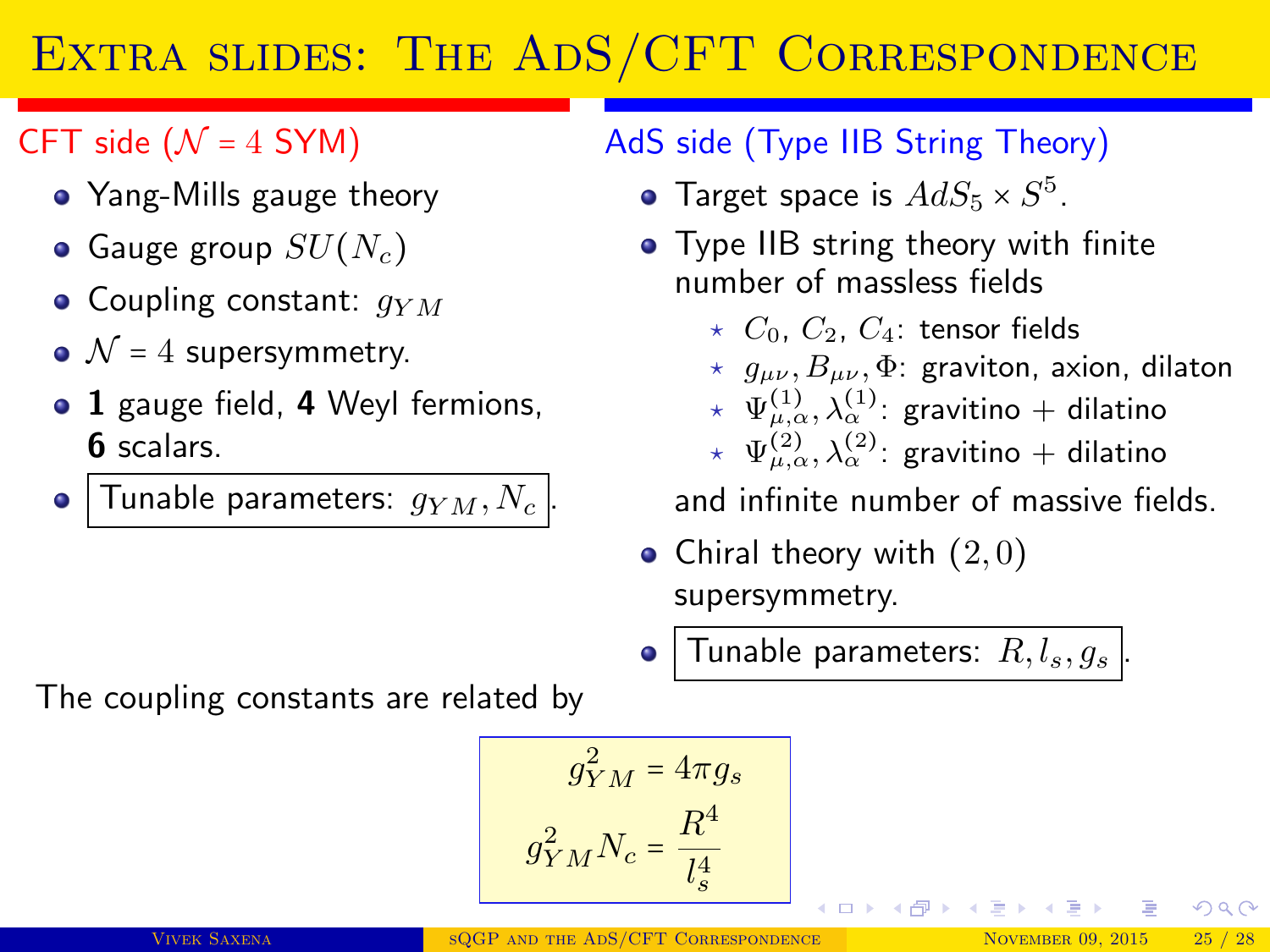### EXTRA SLIDES: THE  $\eta/s$  ratio revisited

• The stress tensor of the CFT, evaluated at a hypersurface  $z = z<sub>0</sub>$  is

$$
T^{\mu}{}_{\nu}=-\lim_{z_0\rightarrow 0}\frac{\sqrt{-\gamma}}{8\pi G_N}\left[K^{\mu}{}_{\nu}-K\delta^{\mu}_{\nu}+\frac{3}{R}\delta^{\mu}_{\nu}+\frac{R\mathcal{R}}{4}\delta^{\mu}_{\nu}-\frac{1}{2}\mathcal{R}^{\mu}{}_{\nu}\right]
$$

 $\gamma_{\mu\nu}$ : induced metric on the  $z = \epsilon$  slice  $K_{AB}$  =  $\nabla_{(A}n_{B)}$ ,  $K$  =  $K_{AB}g^{AB}$ : extrinsic curvature  $n_A$ : unit normal vector to the constant  $z = z_0$  hypersurface

- We want to vary the boundary metric, and extract the viscosity term.
- We use the line element  $ds^2 = \frac{R^2}{r^2}$  $\frac{R^2}{z^2}\left(-f(z)dt^2+\boldsymbol{dx}^2+\frac{dz^2}{f(z)}\right)+2\tilde{g}_{xy}\frac{dxdy}{z^2}$  $rac{xay}{z^2}$  where  $f(z) = 1 - \left(\frac{z}{z_h}\right)^4$  and  $\tilde{g}_{xy} = e^{-i\omega t} \phi(z)$ .
- We impose  $\phi(z) \ll 1$  and examine the first order terms in  $\phi(z)$  in Einstein's equations  $R_{AB} = -\frac{4g_{AB}}{R^2}$ . This gives  $\Box \tilde{g}_{xy} = 0$ , the equation of a massless scalar in AdS.
- Boundary conditions  $\phi \sim (z z_h)^{\alpha}$  for  $z \approx z_h$ . This gives  $\alpha = \pm i\omega z_h/4$ . For causal propagation, choose the minus sign. So  $\phi(z)$  =  $f(z)e^{-i\omega z_h/4}$  which satisfies  $\Box \tilde{g}_{xy} = 0$  up to  $O(\omega^2)$ . イロン イ団ン イミン イミン 一番  $QQQ$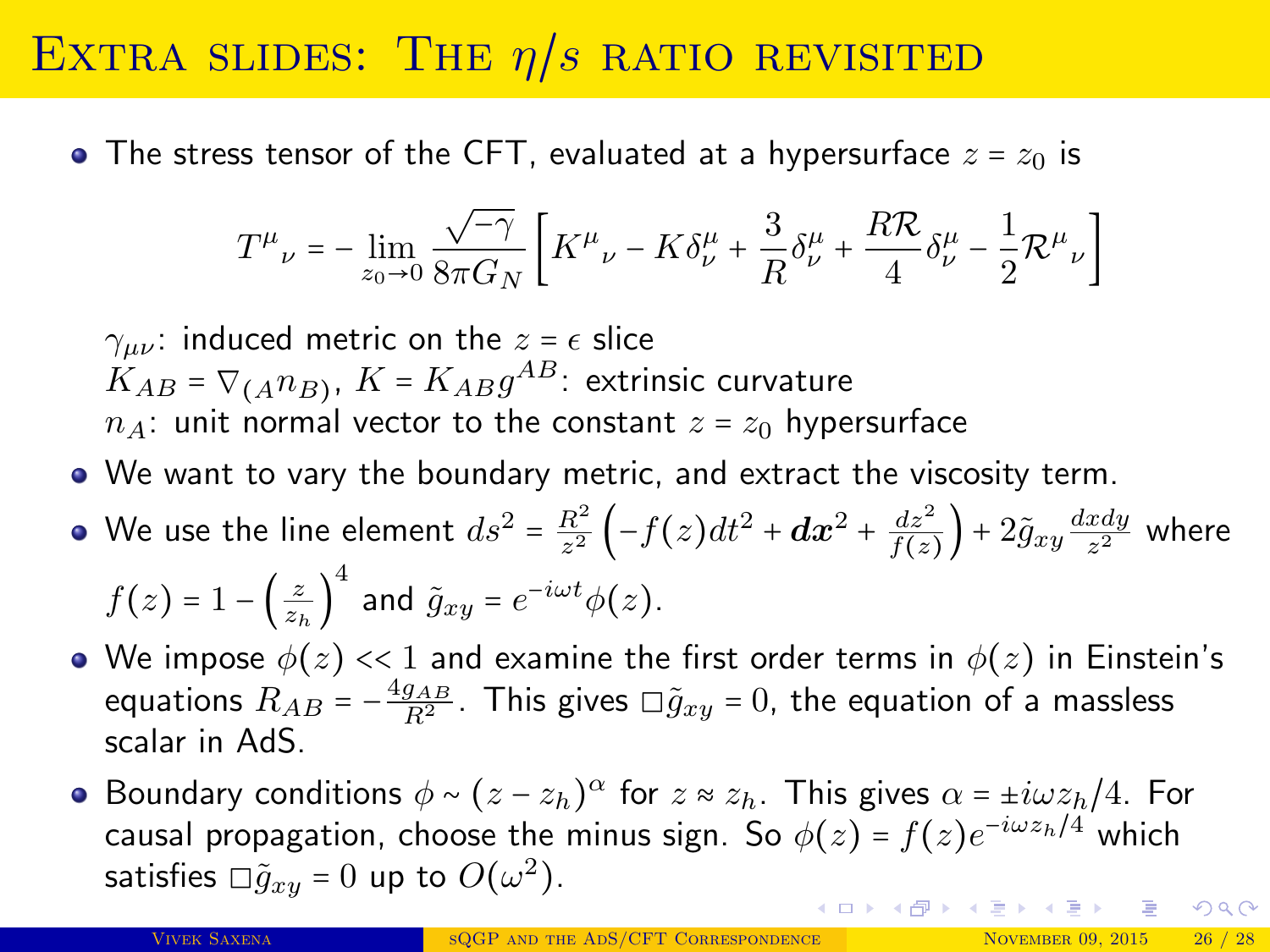Comparing this to the hydrodynamic form of the stress tensor, we get

$$
p = \frac{R^3}{16\pi G_N} \frac{1}{z_h^4}, \qquad \eta = \frac{R^3}{16\pi G_N} \frac{1}{z_h^3}
$$

• Using 
$$
z_h = 1/(\pi T)
$$
 and  $G_N = \frac{\pi R^3}{2N_c^2}$ , we get

$$
p = \frac{\pi^2 N_c^2 T^4}{8}, \qquad \eta = \frac{\pi N_c^2 T^3}{8}
$$

 $\Omega$ 

K ロ X K 御 X K 差 X K 差 X … 差